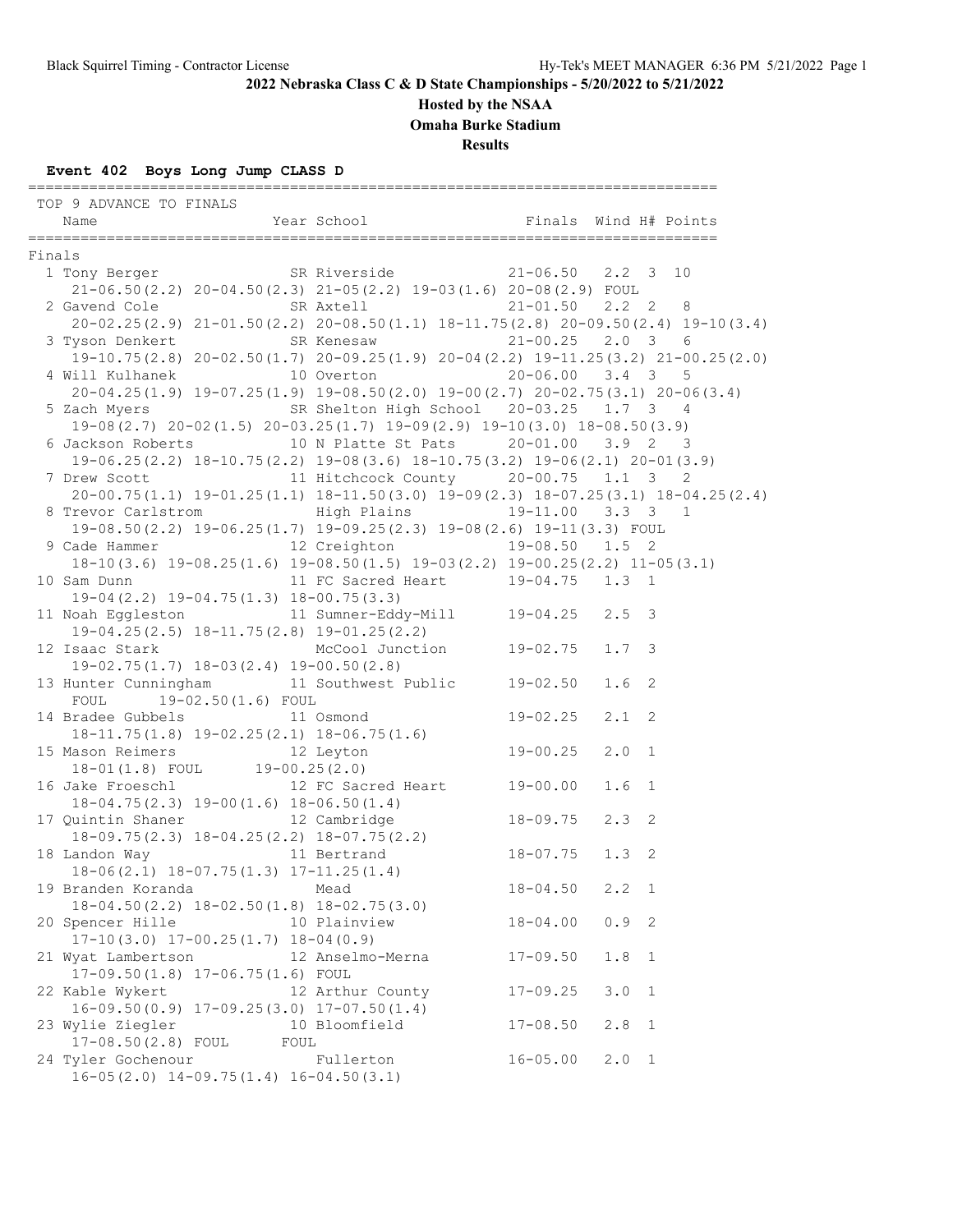**Hosted by the NSAA**

**Omaha Burke Stadium**

**Results**

## **Event 404 Boys Triple Jump CLASS D**

===============================================================================

| TOP 9 ADVANCE TO FINALS                                                                                                                                       |                     |              |                  |                            |
|---------------------------------------------------------------------------------------------------------------------------------------------------------------|---------------------|--------------|------------------|----------------------------|
| 1 Tony Berger SR Riverside 44-03.25 1.4 3 10<br>$44-01(2.0)$ $44-02.75(1.9)$ $44-03.25(1.4)$ $42-09(1.8)$ $43-03(1.4)$ $43-05.75(1.7)$                        |                     |              |                  |                            |
| 2 Quintin Shaner 12 Cambridge 42-01.00 1.1 3 8<br>42-01(1.1) 42-00.50(1.5) 39-07(2.8) FOUL 41-02.75(0.9) 40-05.50(2.0)                                        |                     |              |                  |                            |
| 3 Seth Scranton 12 SandhillsThedford 42-00.50 2.6 3 6                                                                                                         |                     |              |                  |                            |
| 39-04.25 (2.2) 40-08 (2.2) 38-04.50 (2.5) 40-07 (2.0) 39-11.25 (1.5) 42-00.50 (2.6)                                                                           |                     |              |                  |                            |
| 4 Xavier Marburger FR Harvard 41-09.25 2.7 3 5                                                                                                                |                     |              |                  |                            |
| $41-09.25(2.7)$ $40-02.50(1.2)$ $40-11(3.2)$ $39-05.25(2.4)$ $39-05(2.5)$ $40-08.50(2.8)$                                                                     |                     |              |                  |                            |
| 5 Tyson Denkert SR Kenesaw 41-06.75 3.2 3 4                                                                                                                   |                     |              |                  |                            |
| FOUL $40-05.25(2.4)$ FOUL $41-06.75(3.2)$ $41-05.50(2.7)$ $41-01.25(1.9)$<br>6 Cade Hammer 12 Creighton 41-06.50 1.6 2 3                                      |                     |              |                  |                            |
| $40-05.75(1.4)$ $40-05.75(2.6)$ $40-01.25(1.7)$ $40-01.25(1.8)$ $41-06.50(1.6)$ $39-10(2.5)$                                                                  |                     |              |                  |                            |
| 7 Wylie Ziegler 10 Bloomfield 40-10.50 0.6 3                                                                                                                  |                     |              |                  | 2                          |
| 39-02.75(2.5) 39-05.25(1.3) 40-01(1.9) 39-11.25(1.6) 40-10.50(0.6) FOUL(2.3)                                                                                  |                     |              |                  |                            |
| 8 Johnny Vargas 11 Garden County 40-06.50 1.3 1 1<br>39-02.75(1.6) $40-02(1.3)$ 39-03.25(2.1) $40-01(1.5)$ $40-06(1.4)$ $40-06.50(1.3)$                       |                     |              |                  |                            |
|                                                                                                                                                               |                     |              |                  |                            |
| 9 Jack Kuchta                 12 Wynot             40-04.50   2.3   3                                                                                         |                     |              |                  |                            |
| $39-00.50(2.6)$ $38-09(2.9)$ $40-04.50(2.3)$ $38-08(1.6)$ $38-06.25(2.6)$ $38-09(1.9)$                                                                        |                     |              |                  |                            |
| 10 Tyler Pickworth Mead<br>yler Pickworth Mead 39-11.50 1.6 2<br>39-11.50 (1.6) 38-10.25 (2.0) 39-10.25 (1.9)<br>What Buss                                    |                     |              |                  |                            |
|                                                                                                                                                               |                     |              |                  |                            |
|                                                                                                                                                               |                     |              |                  |                            |
| 39-11.50(1.6) 38-10.25(2.0) 39-10.25(1.9)<br>11 Wyatt Ryan 12 Overton 38-06(1.8) 39-10.50(1.9) 37-10.25(1.5)<br>12 Jason Sjuts 12 Humphrey-Lin 39-07.50 1.6 2 |                     |              |                  |                            |
| $38-10.50(1.7)$ $38-07.25(2.1)$ $39-07.50(1.6)$                                                                                                               |                     |              |                  |                            |
| 13 Isaac Stark McCool Junction 39-04.00                                                                                                                       |                     |              | $2.4 - 3$        |                            |
| $39-03.50(2.7)$ $38-10.50(1.9)$ $39-04(2.4)$                                                                                                                  |                     |              |                  |                            |
| 14 Kale Gustafson Martin Osceola                                                                                                                              |                     | $39 - 00.25$ | $2.0$ 2          |                            |
| $39-00.25(2.0)$ $38-04(2.2)$ $37-03.25(2.1)$                                                                                                                  |                     | $38 - 09.75$ | 0.8              | $\overline{\phantom{0}}^2$ |
| 15 Pierce Branting 0sceola<br>FOUI 38-09 75/0 81 38-06 25/1 01<br>FOUL $38-09.75(0.8) 38-06.25(1.0)$                                                          |                     |              |                  |                            |
| 16 Caleb Svarvari 12 Overton 38-08.50<br>38-01(2.7) 37-01.25(2.2) 38-08.50(2.8)<br>17 Connor Carrabor 2018                                                    |                     |              | $2.8$ 2          |                            |
|                                                                                                                                                               |                     |              |                  |                            |
| 17 Connor Carraher SR Riverside 38-08.00                                                                                                                      |                     |              | $1.2 \quad 1$    |                            |
| FOUL $36-04.50(2.3) 38-08(1.2)$                                                                                                                               |                     |              |                  |                            |
| 18 Luke Bailey 69 AnsleyLitchfield 38-03.25                                                                                                                   |                     |              | 1.6 <sub>2</sub> |                            |
| $36-04.75(2.7)$ $37-02.50(1.0)$ $38-03.25(1.6)$<br>19 Drew Scott 11 Hitchcock County 37-11.75 3.0 2                                                           |                     |              |                  |                            |
| $37-11.75(3.0)$ $37-10.50(1.2)$ $37-09(1.5)$                                                                                                                  |                     |              |                  |                            |
| 20 Brody Eggers                                                                                                                                               | 12 Creighton        | $37 - 07.00$ | 2.5 1            |                            |
| $37-07(2.5)$ $36-10.75(2.2)$ $36-11.50(0.7)$                                                                                                                  |                     |              |                  |                            |
| 21 Trent Kisker                                                                                                                                               | 11 Hitchcock County | $37 - 05.50$ | 1.1              | $\overline{1}$             |
| $37-02(2.1)$ $36-09.50(2.1)$ $37-05.50(1.1)$                                                                                                                  |                     |              |                  |                            |
| 22 Caleb Fossenbarger                                                                                                                                         | 12 Johnson-Brock    | $37 - 04.25$ | $1.0$            | $\mathbf{1}$               |
| $36-04.75(2.1)$ $37-02.75(2.6)$ $37-04.25(1.0)$<br>23 Ridge Bredthauer                                                                                        |                     |              |                  |                            |
| $36-10.75(2.1)$ $35-07.75(1.4)$ $35-07(2.6)$                                                                                                                  | 9 Sterling          | $36 - 10.75$ | 2.1              | $\mathbf{1}$               |
| 24 Monte Bailey                                                                                                                                               | 12 Hyannis          | $36 - 00.00$ | $2.6 \quad 1$    |                            |
| $34-11.25(2.0)$ $35-04.25(2.1)$ $36-00(2.6)$                                                                                                                  |                     |              |                  |                            |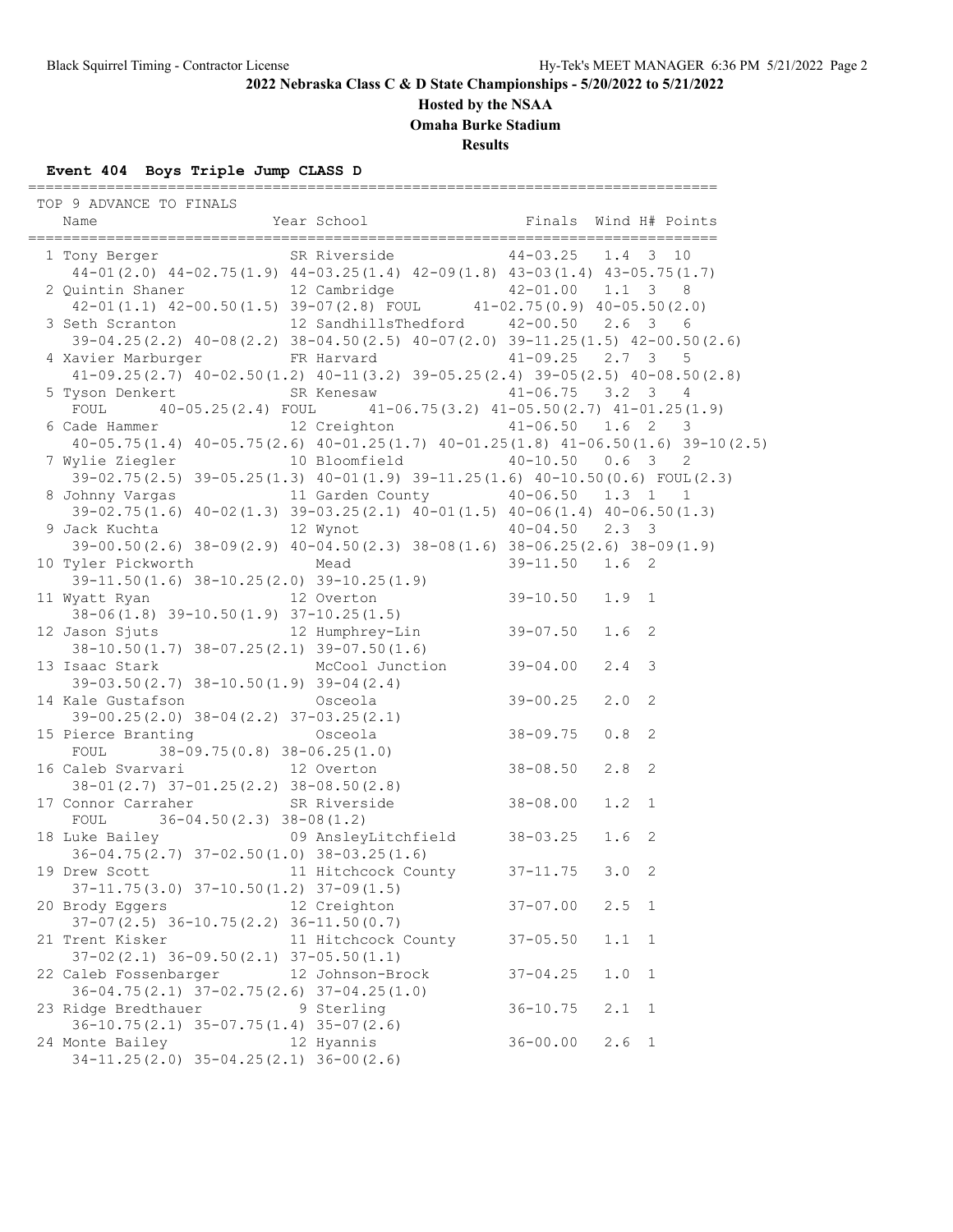## **Hosted by the NSAA**

**Omaha Burke Stadium**

**Results**

## **Event 406 Boys Discus Throw CLASS D**

| TOP 9 ADVANCE TO FINALS                                                     |                                                               |                  |                |                |
|-----------------------------------------------------------------------------|---------------------------------------------------------------|------------------|----------------|----------------|
| Name                                                                        | Year School                                                   | Finals H# Points |                |                |
| 1 Eli Jensen<br>160-05 FOUL 153-06 FOUL 152-08 153-05                       | SR Kenesaw                                                    | $160 - 05$ 3     |                | 10             |
| 2 Carter Mann SR Burwell<br>148-01 150-00 158-00 154-06 FOUL 148-06         |                                                               | $158 - 00$ 3     |                | 8              |
| 3 Andrew Richardson 12 Sterling<br>153-10 FOUL 157-07 148-07 149-07 FOUL    |                                                               | $157 - 07$ 3     |                | 6              |
| 4 Brogan Nachtigal                                                          | 12 FC Sacred Heart<br>139-02 133-08 148-08 139-08 FOUL 131-05 | 148-08           | 3              | 5              |
| 5 Simon Osborne 12 Pawnee City<br>126-09 122-09 138-11 133-05 132-02 145-04 |                                                               | $145 - 04$       | 2              | $\overline{4}$ |
| 6 Dalton Gieselman 12 Bloomfield<br>136-09 145-00 FOUL FOUL 128-09 137-01   |                                                               | $145 - 00$       | 2              | 3              |
| 7 Tad Dimmitt<br>FOUL 144-09 128-01 FOUL 140-10 139-09                      | 11 Sandhills Valley                                           | $144 - 09$       | 3              | $\overline{c}$ |
| 8 Colton Wright<br>119-11 135-06 133-00 140-00 FOUL 131-01                  |                                                               | $140 - 00$       | $\overline{2}$ | $\mathbf 1$    |
| 9 Brennan Runge SR Axtell<br>137-10 135-08 132-09 FOUL 134-04 FOUL          |                                                               | $137 - 10$       | 2              |                |
| 10 Lane Urkoski<br>FOUL 119-04 135-05                                       | High Plains                                                   | $135 - 05$       | $\mathbf 1$    |                |
| 11 Dylan Nasland<br>103-08 135-04 132-04                                    | 11 Cody-Kilgore                                               | $135 - 04$       | $\mathbf{1}$   |                |
| 12 Cristian Blincow<br>FOUL FOUL 131-08                                     | 12 Loomis                                                     | $131 - 08$       | 3              |                |
| 13 Dahlton Wood<br>128-09 129-04 FOUL                                       | 12 Cambridge                                                  | 129-04           | 3              |                |
| 14 AJ Carritt<br>97-04 127-06 119-08                                        | Mead                                                          | $127 - 06$       | $\mathbf{1}$   |                |
| 15 Xander Brown<br>110-03 126-01 122-03                                     | 10 Osmond                                                     | $126 - 01$       | $\mathfrak{D}$ |                |
| 16 Tyler Dawe<br>100-11 125-03 120-05                                       | SR Burwell                                                    | $125 - 03$       | $\mathbf{1}$   |                |
| 17 Paxton Bertrand<br>FOUL 122-05 120-00                                    | 12 Humphrey-Lin                                               | $122 - 05$       | 2              |                |
| 18 Caden Holm<br>118-10 FOUL FOUL                                           | 12 Paxton                                                     | $118 - 10$       | 1              |                |
| 19 Logan Bartling<br>FOUL 114-05 FOUL                                       | 11 Leyton                                                     | $114 - 05$       | $\mathbf 1$    |                |
| 20 Jacob Smith<br>105-01 114-03 113-04                                      | SR Giltner                                                    | $114 - 03$       | 1              |                |
| 21 Mason Benham<br>113-07 FOUL 112-07                                       | 12 Johnson-Brock                                              | $113 - 07$       | 2              |                |
| 22 Niko Koon<br>107-06 112-05 110-05                                        | 12 Potter-Dix Public                                          | $112 - 05$       | 1              |                |
| 23 Keegan Shuler<br>FOUL FOUL 107-06                                        | 11 Hitchcock County                                           | $107 - 06$       | 2              |                |
| -- Sebastian Kramer                                                         | 12 Medicine Valley                                            | DNS              | 3              |                |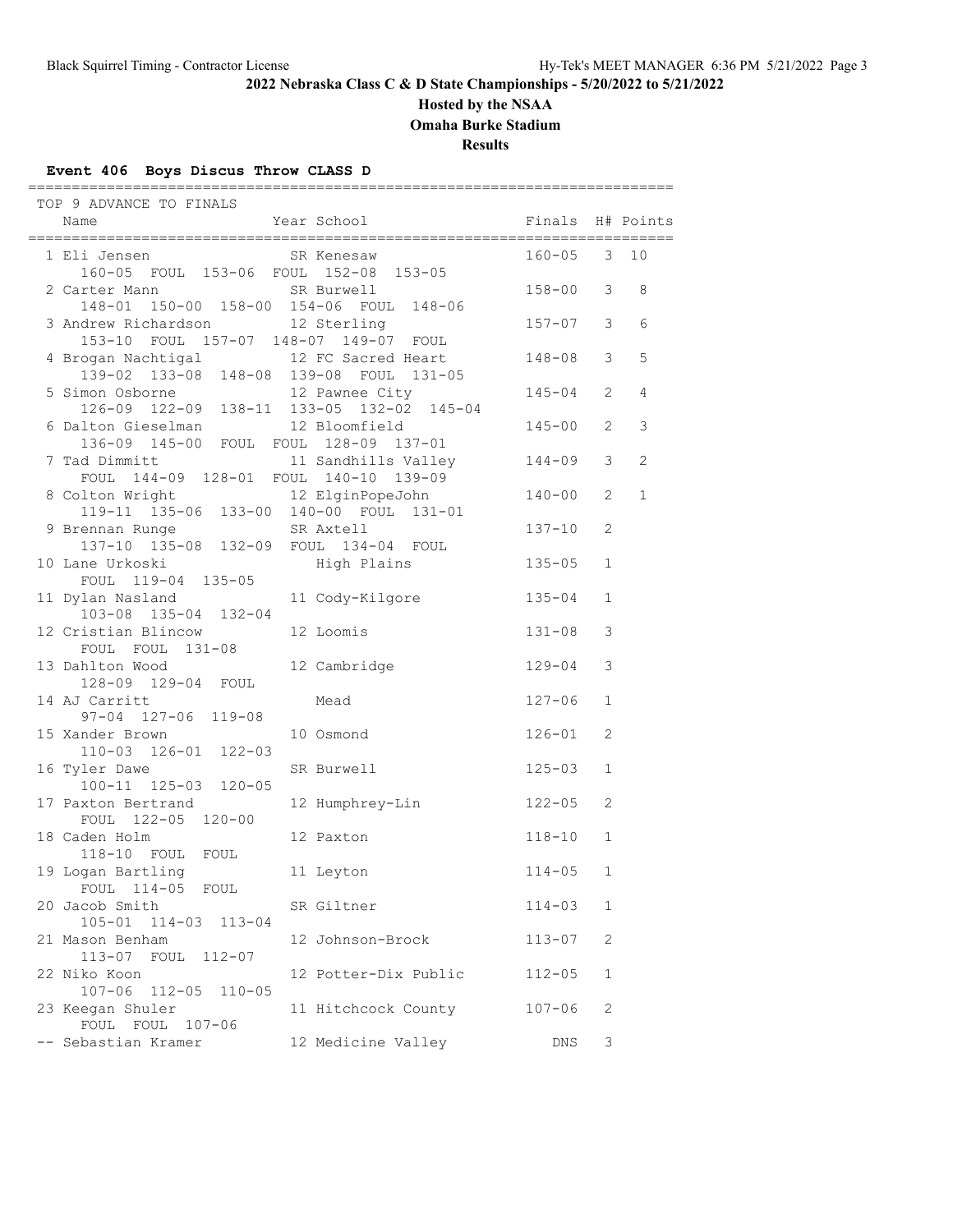### **Hosted by the NSAA**

**Omaha Burke Stadium**

**Results**

### **Event 408 Boys Shot Put CLASS D**

 TOP 9 ADVANCE TO FINALS Name The Year School The Finals H# Points ========================================================================== 1 Tad Dimmitt 11 Sandhills Valley 54-03.75 3 10 49-11.50 52-09 52-04.50 FOUL 53-11 54-03.75 2 Carter Mann SR Burwell 53-03.00 2 8 51-09.50 52-10 52-05 53-03 51-07.50 51-08.75 3 Dalton Gieselman 12 Bloomfield 52-03.25 3 6 48-00.50 52-03.25 FOUL FOUL 51-03.50 49-00 4 Brogan Nachtigal 12 FC Sacred Heart 51-00.75 3 5 49-10 50-06.75 48-01.50 49-04 48-06.50 51-00.75 5 Eli Jensen SR Kenesaw 49-07.50 49-02 FOUL FOUL FOUL 48-02.50 6 Dylan Nasland 11 Cody-Kilgore 49-00.00 2 3 46-10 49-00 FOUL 45-04.50 FOUL 46-08.50 7 Clayton Meyer 11 Loomis 48-05.25 3 2 48-05.25 FOUL 47-06.25 47-09 FOUL FOUL 8 Cristian Blincow 12 Loomis 47-11.75 3 1 45-03 47-11.75 FOUL FOUL 46-01.50 46-08.75 9 Keegan Shuler 11 Hitchcock County 47-02.00 3 47-02 44-04.25 FOUL 44-05 46-03 FOUL 10 Brennan Runge SR Axtell 45-11.25 1 FOUL 45-11.25 FOUL 11 Andrew Richardson 12 Sterling 45-07.00 2 FOUL 45-07 FOUL 12 Adrian Gomez SO Silver Lake 44-07.50 2 44-07.50 42-00.50 44-03  $44 - 07.30$   $42 - 00.30$   $43$  Bds  $44 - 03.00$  2 44-03 FOUL FOUL 14 Trey Kennedy SR Kenesaw 44-02.75 3 37-01.25 40-09 44-02.75<br>15 Blake Henn 10 10 ElginPopeJohn 43-09.75 1 43-09.75 42-05 40-01.50 16 Sammy Fasso 11 Dundy County 43-06.50 1 43-06.50 43-04 FOUL<br>17 Jonathan Borges 17 Jonathan Borges 12 Leyton 42-04.50 1 42-04.50 FOUL FOUL 18 Kolby Larson SR Burwell 42-01.25 2 41-01 42-01.25 41-03.50 19 Paxton Bertrand 12 Humphrey-Lin 41-10.50 2 41-06.75 41-10.50 FOUL 20 Caden Holm 12 Paxton 41-06.50 1 41-02 41-06.50 40-09 21 Noah Pasek East Butler 41-02.00 1 FOUL 41-02 FOUL 22 Levi Van Beek 12 Crawford 40-08.00 1 FOUL 40-08 FOUL 23 Isaac Roberts Saint Edward 38-05.50 1 34-07.50 35-09 38-05.50 -- Sebastian Kramer 12 Medicine Valley DNF 3

==========================================================================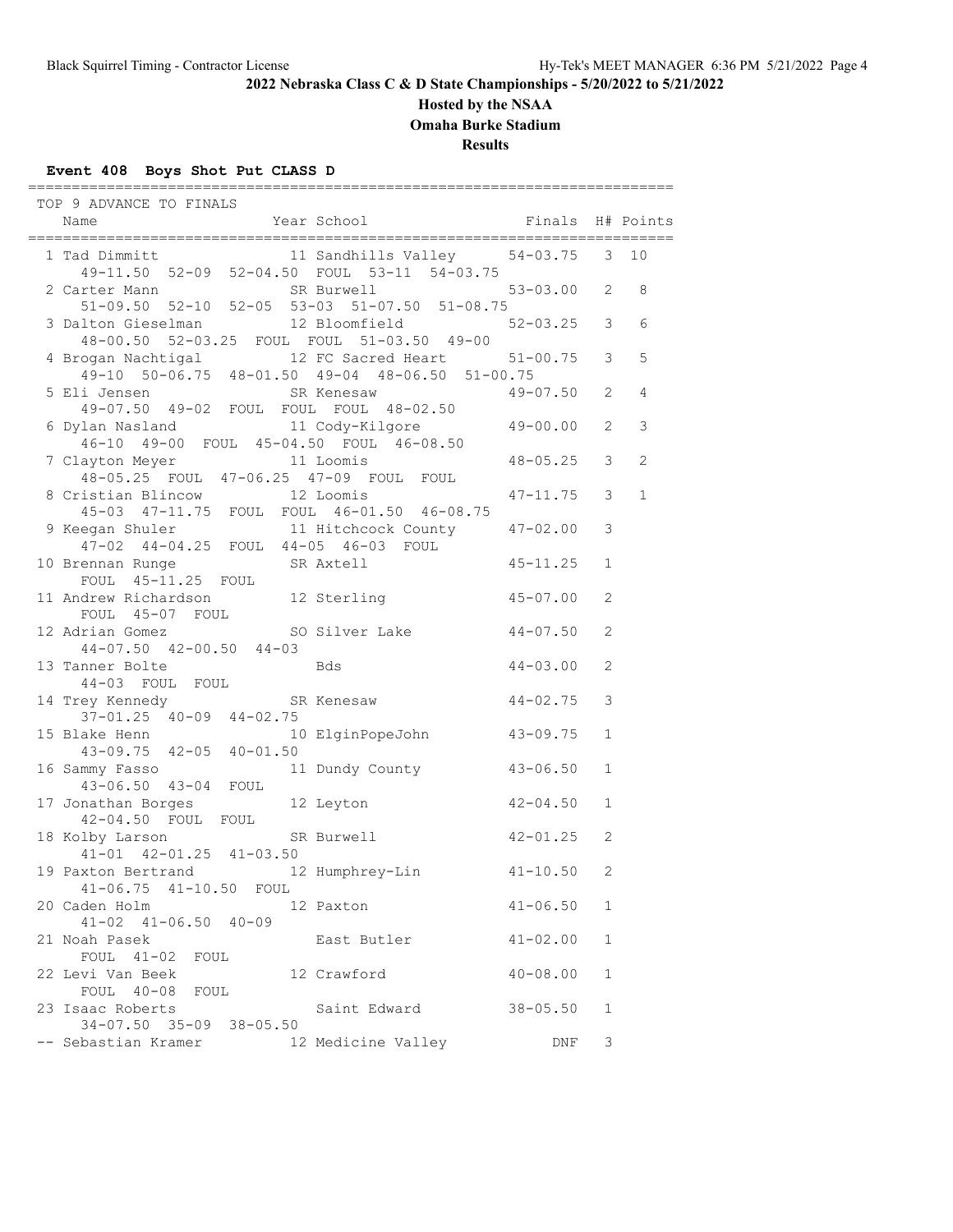## **Hosted by the NSAA**

**Omaha Burke Stadium**

**Results**

## **Event 410 Boys High Jump CLASS D**

| Name                                                                                  |  | Year School                    | Finals            | Points       |
|---------------------------------------------------------------------------------------|--|--------------------------------|-------------------|--------------|
| 1 Zach Myers<br>5-08 5-10 6-00 6-02 6-04 6-06                                         |  | SR Shelton High School 6-04.00 |                   | 10           |
| 0 0 0 XO 0 XXX<br>2 Spencer Hille<br>$5-08$ $5-10$ $6-00$ $6-02$ $6-04$ $6-06$        |  | 10 Plainview                   | J6-04.00          | 8            |
| O OXXO XOXXX<br>$\circ$                                                               |  |                                |                   |              |
| 3 Cooper Girmus<br>5-08 5-10 6-00 6-02 6-04 6-06                                      |  | 12 Friend                      | J6-04.00          | 6            |
| 0 0 0 0 XXO XXX<br>4 Shay Swanson<br>$5 - 08$ $5 - 10$ $6 - 00$ $6 - 02$<br>0 0 0 XXX |  | 12 Loomis                      | $6 - 00.00$       | 4.50         |
| 4 Gunnar Hadley<br>$5 - 08$ $5 - 10$ $6 - 00$ $6 - 02$<br>O O O XXX                   |  | 11 Loomis                      | $6 - 00.00$       | 4.50         |
| 6 Tanner Pfeifer<br>$5 - 08$ $5 - 10$ $6 - 00$ $6 - 02$<br>$O$ $O$ $XO$ $XXX$         |  | 12 St Francis                  | J6-00.00          | 2.50         |
| 6 Caleb Munson<br>$5 - 08$ $5 - 10$ $6 - 00$ $6 - 02$<br>O O XO XXX                   |  | 12 N Platte St Pats            | $J6 - 00.00$ 2.50 |              |
| 8 Thomas Muldoon<br>$5 - 08$ $5 - 10$ $6 - 00$ $6 - 02$<br>XO XO XO XXX               |  | 12 Potter-Dix Public           | $J6 - 00.00$      | $\mathbf{1}$ |
| 9 Kyle Oakley<br>$5 - 08$ $5 - 10$ $6 - 00$ $6 - 02$<br>O O XXO XXX                   |  | SR Central Valley              | $J6 - 00.00$      |              |
| 10 Nic Knudson<br>$5 - 08$ $5 - 10$ $6 - 00$ $6 - 02$<br>O XO XXO XXX                 |  | 12 HTRS                        | $J6 - 00.00$      |              |
| 11 Shane Most<br>$5 - 08$ $5 - 10$ $6 - 00$ $6 - 02$<br>O XXO XXO XXX                 |  | 12 Brady                       | $J6 - 00.00$      |              |
| 12 Jackson Kerchal<br>$5 - 08$ $5 - 10$ $6 - 00$<br>O XXX<br>$\circ$                  |  | 10 Dundy County                | $5 - 10.00$       |              |
| 13 Cale Nelson<br>$5 - 08$ $5 - 10$ $6 - 00$<br>$\circ$<br>XO XXX                     |  | 10 Loomis                      | $J5 - 10.00$      |              |
| 14 Xavier Blackburn<br>$5 - 08$ $5 - 10$ $6 - 00$<br>O XXO XXX                        |  | Osceola                        | $J5 - 10.00$      |              |
| 15 Trey Kennedy<br>$5 - 08$ $5 - 10$<br>O XXX                                         |  | SR Kenesaw                     | $5 - 08.00$       |              |
| 15 Brody Eggers<br>$5 - 08$ $5 - 10$<br>O XXX                                         |  | 12 Creighton                   | $5 - 08.00$       |              |
| 15 Kaden Hunt<br>$5 - 08$ $5 - 10$<br>O XXX                                           |  | 10 Winside                     | $5 - 08.00$       |              |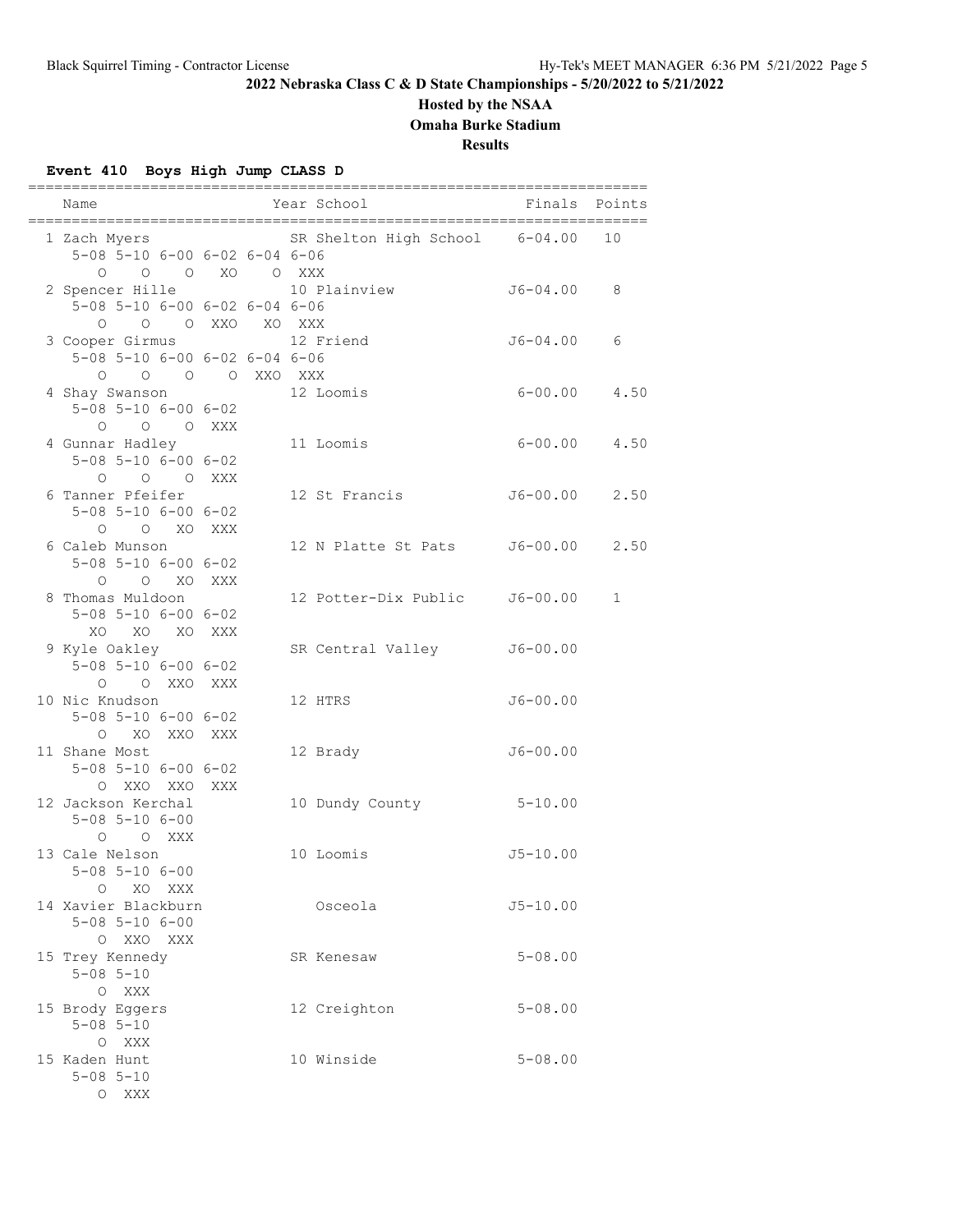### **Hosted by the NSAA**

**Omaha Burke Stadium**

#### **Results**

| Event 410 Boys High Jump CLASS D |  |  |  |
|----------------------------------|--|--|--|
|                                  |  |  |  |

| 15 Owen Oglesby   | Bds                    | $5 - 08.00$  |
|-------------------|------------------------|--------------|
| $5 - 08$ $5 - 10$ |                        |              |
| XXX<br>$\Omega$   |                        |              |
| 19 Isaac Stark    | McCool Junction        | $J5 - 08.00$ |
| $5 - 08$ $5 - 10$ |                        |              |
| XO XXX            |                        |              |
| 19 Riley Bombeck  | SO Shelton High School | $J5 - 08.00$ |
| $5 - 08$ $5 - 10$ |                        |              |
| XO XXX            |                        |              |
| -- Justin Wenzel  | 10 Arthur County       | NΗ           |
| $5 - 08$          |                        |              |
| XXX               |                        |              |
| -- Hayden Kramer  | 11 Medicine Valley     | DNS          |
| $5 - 08$          |                        |              |
| DNS               |                        |              |

#### **Event 412 Boys Pole Vault CLASS D**

======================================================================= Name Year School Finals Points ======================================================================= 1 Owen Kaps 11 Bertrand 14-00.00 10 10-00 10-06 11-00 11-06 12-00 12-06 13-00 13-06 14-00 14-06 PPP PPP PPP O PPP XXO O O XXX 2 Marcus Hernandez 9 Bertrand 13-06.00 8 10-00 10-06 11-00 11-06 12-00 12-06 13-00 13-06 14-00 PPP PPP PPP O O XXO XO O XXX 3 Talon Krebs 12 Neligh-Oakdale J13-06.00 6 10-00 10-06 11-00 11-06 12-00 12-06 13-00 13-06 14-00 PPP PPP PPP PPP O O O XO XXX 4 Roe Patton Fullerton 13-00.00 5 10-00 10-06 11-00 11-06 12-00 12-06 13-00 13-06 PPP O O O XO O O XXX 5 Matthew Johnson 11 Creighton J13-00.00 4 10-00 10-06 11-00 11-06 12-00 12-06 13-00 13-06 PPP PPP PPP PPP O O XO XXX 6 Carson Bloom JR Riverside 12-06.00 3 10-00 10-06 11-00 11-06 12-00 12-06 13-00 PPP PPP O O O O XXX 7 Lucas Beversdorf McCool Junction J12-06.00 2 10-00 10-06 11-00 11-06 12-00 12-06 13-00 PPP XO O O O O XXX 8 Kale Bish SO Giltner 12-00.00 1 10-00 10-06 11-00 11-06 12-00 12-06 PPP O O O O XXX 9 Tyler Due 10 Exeter-Milligan J12-00.00 10-00 10-06 11-00 11-06 12-00 12-06 O O XO O XXO XXX 10 Quincy Ryker 10 Twin Loup 11-06.00 10-00 10-06 11-00 11-06 12-00 XXO O XXO XXO XXX 11 Gunnar Foster Searl 10 Paxton 10-06.00 10-00 10-06 11-00 O O XXX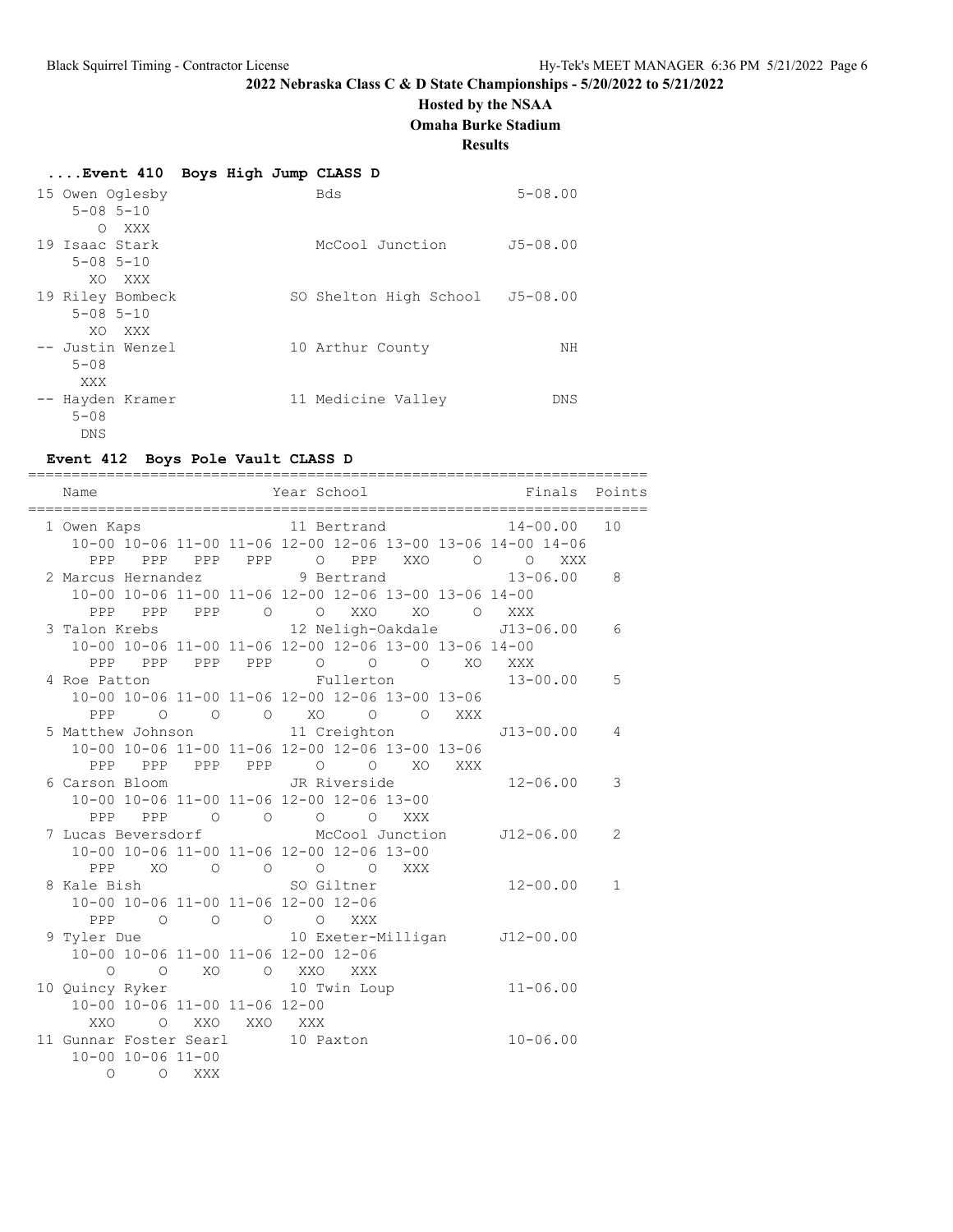## **Hosted by the NSAA Omaha Burke Stadium**

**Results**

### **....Event 412 Boys Pole Vault CLASS D**

| 11 James Froeschl                         | 10-00 10-06 11-00                                      | 10 FC Sacred Heart | $10 - 06.00$ |
|-------------------------------------------|--------------------------------------------------------|--------------------|--------------|
| $\Omega$<br>13 Zayden Wilsey              | $\overline{O}$<br>XXX<br>$10 - 00$ $10 - 06$ $11 - 00$ | FR Franklin        | $J10-06.00$  |
| XO.<br>14 Dawson Juelfs                   | $\circ$<br>XXX<br>10-00 10-06 11-00<br>XO              | 11 Leyton          | $J10-06.00$  |
| $\Omega$<br>15 Emerson Krings<br>$\Omega$ | XXX<br>$10 - 00$ $10 - 06$<br>XXX                      | 10 St Francis      | $10 - 00.00$ |
| -- Cort Rummel<br>$10 - 00$<br>XXX        |                                                        | 11 Leyton          | NH           |
| -- Archer Grint                           | $10 - 00$ $10 - 06$ $11 - 00$<br>PPP PPP<br>XXX        | 12 Twin Loup       | NH           |
| -- Levi Schroeder<br>$10 - 00$<br>XXX     |                                                        | SO Kenesaw         | ΝH           |
| -- Hudson Barger<br>$10 - 00$<br>XXX.     |                                                        | 12 Bloomfield      | NH           |

#### **Event 414 Boys 4x800 Meter Relay CLASS D**

======================================================================= ALLEY 1 Bottom Lanes 1-8, Seeds 6-16 ALLEY 2 Top Lanes 5-8, Seeds 1-5 School **Finals** Points **Points** Points **Points** Points **Points** Points **Points** Points **Points Points Points Points Points Points Points Points Points Points Points Points Points Points Points** ======================================================================= 1 Axtell 8:30.27 10 1) Luc Lopez FR 2) Keyton Cole SO 3) Cooper Miller JR 1997 (Alvin Johnson SR 2:08.031 (2:08.031) 4:16.703 (2:08.672) 6:28.525 (2:11.822) 8:30.267 (2:01.742) 2 Falls City Sacred Heart 8:31.89 8 1) Jake Froeschl 12 2) Evan Keithley 11 3) James Froeschl 10  $\hskip1cm$  4) Jakob Jordan 12 2:07.724 (2:07.724) 4:17.127 (2:09.403) 6:27.852 (2:10.725) 8:31.881 (2:04.029) 3 McCool Junction 1) Luke Brugger 2) Trenton Orlando 3) Jake Brugger (4) Trent Neville 2:11.041 (2:11.041) 4:21.339 (2:10.298) 6:30.956 (2:09.617) 8:34.675 (2:03.719) 4 N Platte St Pats 2014 12:38.76 8:38.76 8:38.756 8:38.756 1) Sam Troshynski 10 2) Dax Connick 11 3) James Heirigs 10 (4) Jarrett Miles 10 2:11.177 (2:11.177) 4:22.576 (2:11.399) 6:32.830 (2:10.254) 8:38.756 (2:05.926) 5 Wynot 8:38.76 4 8:38.758 1) Chase Schroeder 10 2) Dylan Heine 10 3) Korbin Guenther 10 <a>
4) Tyler Nicke 12 2:08.244 (2:08.244) 4:17.309 (2:09.065) 6:34.338 (2:17.029) 8:38.758 (2:04.420) 6 Garden County 8:42.71 3 1) Zeke Christiansen 10 2) Johnny Vargas 11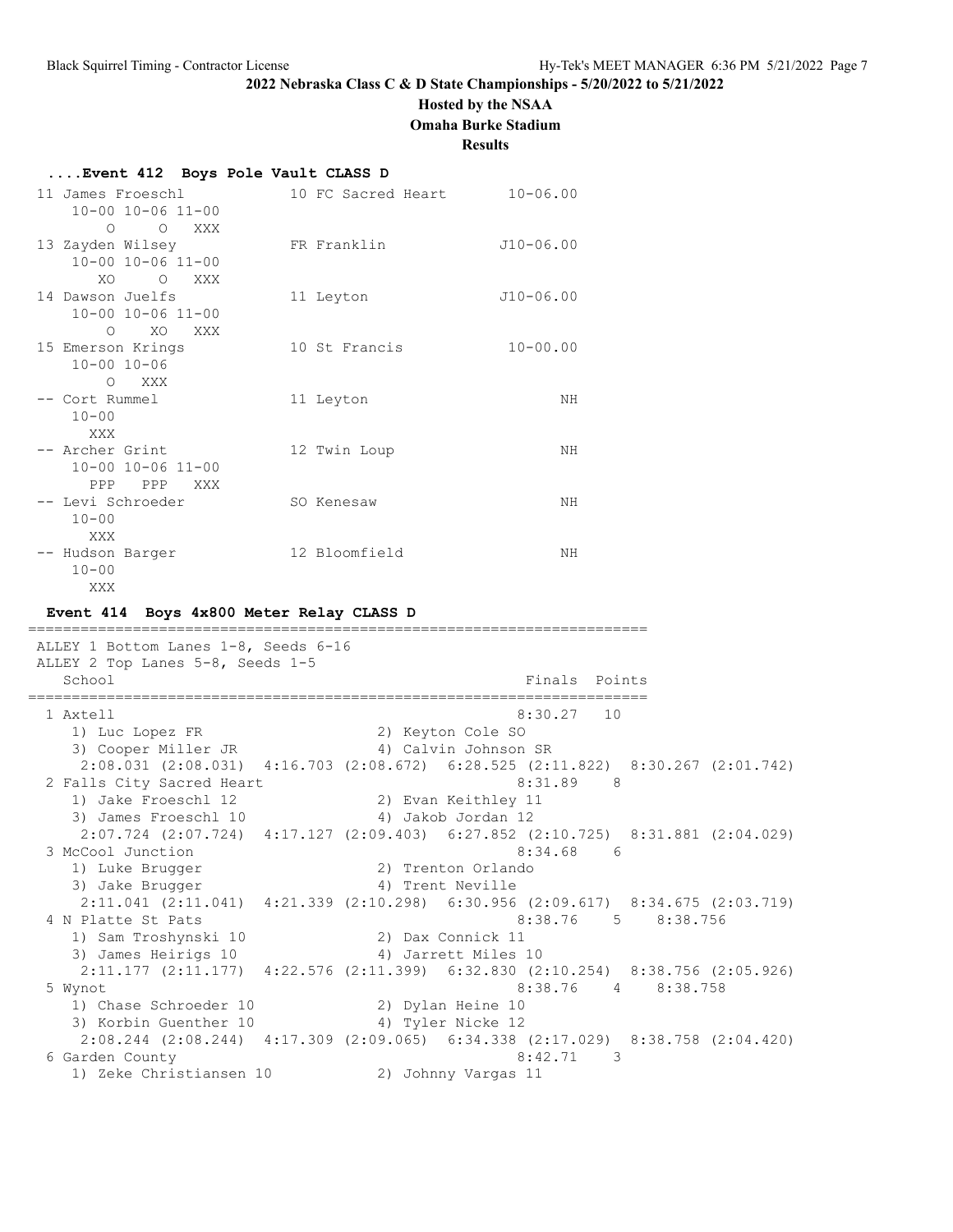### **Hosted by the NSAA**

**Omaha Burke Stadium**

**Results**

### **....Event 414 Boys 4x800 Meter Relay CLASS D**

3) Gunner Roberson 10 4) Nate Billey 11 2:13.915 (2:13.915) 4:21.819 (2:07.904) 6:35.785 (2:13.966) 8:42.710 (2:06.925) 7 St Francis 8:45.05 2 1) Colton Weitfeld 12 2) Brock Pfeifer 10 3) Garret Zach 11 4) Tanner Pfeifer 12 2:17.218 (2:17.218) 4:28.228 (2:11.010) 6:40.470 (2:12.242) 8:45.049 (2:04.579) 8 Pawnee City 8:47.14 1 1) Jett Farwell 9 2) Drew Menninga 9 3) Andy Maloley 11 4) Bryce Gyhra 12 2:12.493 (2:12.493) 4:27.704 (2:15.211) 6:42.442 (2:14.738) 8:47.135 (2:04.693) 9 Leyton 8:47.46 1) Cort Rummel 11 2) Justin Ernest 11 3) Chance Carter 11 4) Gabriel Tretter 11 2:13.961 (2:13.961) 4:20.851 (2:06.890) 6:40.107 (2:19.256) 8:47.455 (2:07.348) 10 Twin Loup 8:48.89 1) Nolan Osborn 12 2) Archer Grint 12 3) Hector Estrada 10 <a>> 4) Keegan Strohl 12 2:14.608 (2:14.608) 4:26.197 (2:11.589) 6:39.332 (2:13.135) 8:48.881 (2:09.549) 11 Cambridge 8:49.02 1) Zach McArthur 12 2) Carson Trompke 10 3) Tayten Koeppen 9 4) Derek Trompke 12 2:11.764 (2:11.764) 4:24.731 (2:12.967) 6:41.612 (2:16.881) 8:49.017 (2:07.405) 12 Plainview 8:49.56 1) Jordan Mosel 10 2) Brett Norris 10 3) Tanner Frahm 11  $\hskip1cm$  4) Kyler Mosel 10 2:09.848 (2:09.848) 4:25.702 (2:15.854) 6:40.267 (2:14.565) 8:49.556 (2:09.289) 13 Shelton High School 8:53.13 1) Steven Snyder SR 2) Christian Bly SR 3) Coby Reutzel SR 4) Xavier Hellerich JR 2:11.647 (2:11.647) 4:22.312 (2:10.665) 6:37.442 (2:15.130) 8:53.129 (2:15.687) 14 Lawrence-Nelson 8:58.39 1) Devyn Zikmund JR 2) Tyson Kotinek JR 3) Nolan Ostdiek SO 4) Logan Menke FR 2:17.030 (2:17.030) 4:32.938 (2:15.908) 6:48.240 (2:15.302) 8:58.381 (2:10.141) 15 Osmond 9:00.18 1) Gavin Geneski 11 2) Hudson Schultze 11 3) Karter Johnson 11 4) Ryan Schmit 12 2:15.240 (2:15.240) 4:31.213 (2:15.973) 6:48.703 (2:17.490) 9:00.180 (2:11.477) 16 Hyannis 9:16.04 1) BJ Jamison 12 2) Ezekiel Heaton 11 3) Liam Kostman 12 4) Justin Schwanebeck 12 2:14.679 (2:14.679) 4:34.665 (2:19.986) 6:52.364 (2:17.699) 9:16.040 (2:23.676)

#### **Event 416 Boys 110 Meter Hurdles CLASS D**

| Name             | Year School         | Prelims Wind H#  |  |
|------------------|---------------------|------------------|--|
|                  |                     |                  |  |
| Preliminaries    |                     |                  |  |
| 1 Tony Berger    | SR Riverside        | 14.810 3.2 1     |  |
| 2 Clayton Moore  | 11 Mullen           | 15.430 1.9 2     |  |
| 3 Will Moats     | 11 N Platte St Pats | 15.740 1.7 3     |  |
| 4 Hans Gideon    | SR Burwell          | $15.61q$ $1.9$ 2 |  |
| 5 Ouinn Bertrand | SR Axtell           | $15.65q$ $3.2$ 1 |  |
| 6 Braydn Hutto   | 12 Hitchcock County | $15.82q$ 1.7 3   |  |
| 7 Tyler Baue     | 12 Wausa            | $15.89q$ $3.2$ 1 |  |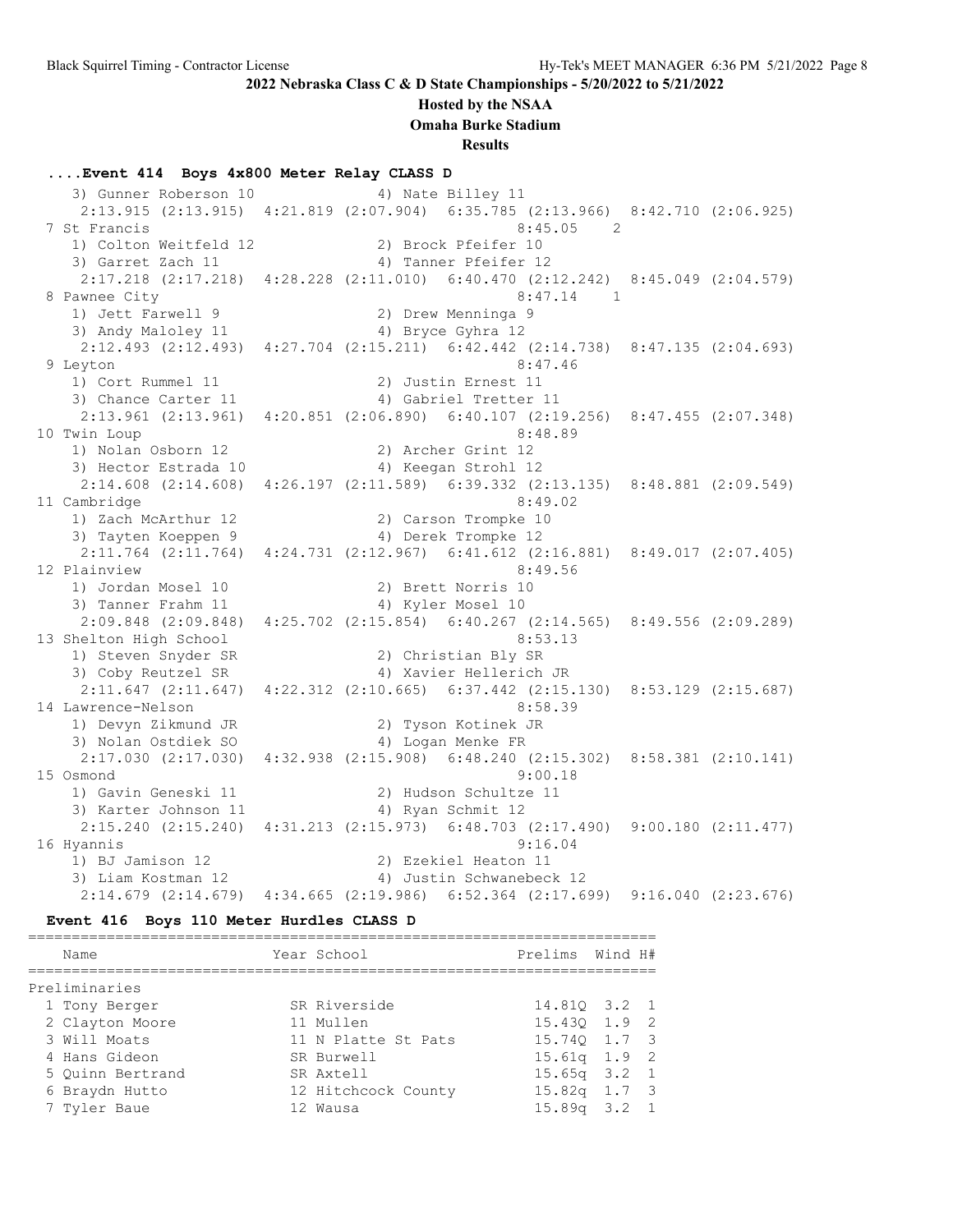### **Hosted by the NSAA**

#### **Omaha Burke Stadium**

**Results**

### **....Event 416 Boys 110 Meter Hurdles CLASS D**

| 8 Dahlton Wood     | 12 Cambridge        | 16.04q | $1.7-3$       |                |              |
|--------------------|---------------------|--------|---------------|----------------|--------------|
| 9 Jaxon Knisley    | 09 N Platte St Pats | 16.09  | $1.7-3$       |                |              |
| 10 Joe Simon       | 10 FC Sacred Heart  | 16.10  | 3.2           | $\overline{1}$ |              |
| 11 Tristian White  | 12 Arapahoe         | 16.14  | $1.9$ 2       |                |              |
| 12 Jaxton Starr    | 11 Sandhills Valley | 16.30  | $3.2 \quad 1$ |                |              |
| 13 Kaden Polt      | 12 Osmond           | 16.32  | $1.9$ 2       |                |              |
| 14 Ryan Pheak      | Osceola             | 16.35  | $1.7-3$       |                |              |
| 15 Andrew Harms    | 11 Sterling         | 16.46  | $1.9 \quad 2$ |                |              |
| 16 Carson McCleary | SR Red Cloud        | 16.52  | 3.2           |                | 1 16.517     |
| 16 Dylan Raymer    | 9 Hay Springs       | 16.52  |               |                | 1.7 3 16.517 |
| 18 Quintin Shaner  | 12 Cambridge        | 16.59  | $3.2 \quad 1$ |                |              |
| 19 Brady Cook      | Fullerton           | 16.67  | $1.9 \quad 2$ |                |              |
| 20 Gunnar Hadley   | 11 Loomis           | 16.88  | $1.9$ 2       |                |              |
| 21 Kyler Adams     | 12 Creighton        | 17.02  | $1.7-3$       |                |              |
| 22 Jacob Halvorsen | FR Axtell           | 17.12  | $1.7 \quad 3$ |                |              |
| 23 Will Gunning    | 12 Plainview        | 18.28  | $1.9 \quad 2$ |                |              |
| 24 Gage Mintken    | 10 Hay Springs      | 18.73  | 3.2           |                |              |

#### **Event 416 Boys 110 Meter Hurdles CLASS D**

============================================================================ Name The Year School The Finals Wind Points ============================================================================ Finals 1 Tony Berger SR Riverside 14.63 0.4 10 2 Clayton Moore 11 Mullen 15.21 0.4 8 3 Will Moats 11 N Platte St Pats 15.56 0.4 6 4 Braydn Hutto 12 Hitchcock County 15.67 0.4 5 5 Hans Gideon SR Burwell 15.79 0.4 4 6 Dahlton Wood 12 Cambridge 15.96 0.4 3 7 Tyler Baue 12 Wausa 16.05 0.4 2 8 Quinn Bertrand SR Axtell 16.28 0.4 1

### **Event 418 Boys 100 Meter Dash CLASS D**

|    | Name                | Year School          | Prelims            | Wind H#      |                |          |
|----|---------------------|----------------------|--------------------|--------------|----------------|----------|
|    | Preliminaries       |                      |                    |              |                |          |
|    | 1 Isaiah Zelasney   | Osceola              | $10.940$ $3.1$ 2   |              |                |          |
|    | 2 Will Kulhanek     | 10 Overton           | 11.010 2.8 3       |              |                |          |
|    | 3 Brody Krusemark   | 10 Pender            | 11.080 1.0 1       |              |                |          |
|    | 4 Dillon Miller     | 11 Brady             | $11.10q$ 1.0 1     |              |                |          |
|    | 5 Carson Bloom      | JR Riverside         | $11.14q$ $3.1$ 2   |              |                |          |
|    | 6 Trey Kennedy      | SR Kenesaw           | $11.21q$ 2.8 3     |              |                |          |
|    | 7 Jackson Kerchal   | 10 Dundy County      | $11.22q$ $2.8$     |              | 3              |          |
|    | 8 Xavier Blackburn  | Osceola              | $11.31q$ $2.8$     |              | 3              |          |
|    | 9 Cash Gurney       | SR Burwell           | $11.32 \t2.8$      |              | 3              |          |
| 10 | JJ McOueen          | 10 HTRS              | $11.38$ $3.1$      |              | 2              |          |
|    | 11 Tyler Pickworth  | Mead                 | 11.39 3.1 2 11.382 |              |                |          |
|    | 11 Trevor Hueske    | Nebraska Lutheran    | 11.39 2.8 3 11.382 |              |                |          |
|    | 13 Jackson Roberts  | 10 N Platte St Pats  | 11.40 1.0          |              |                | 1 11.393 |
|    | 14 Trae Hickman     | 12 SandhillsThedford | 11.40              | 1.0 1 11.397 |                |          |
|    | 15 Dakota Storer    | 11 Arthur County     | $11.41$ $2.8$      |              | 3              |          |
|    | 16 Xavier Marburger | FR Harvard           | $11.42 \t3.1$      |              | 2              |          |
|    | 17 Grant Walker     | 12 Wauneta-Palisade  | 11.43              | 3.1          | $\mathfrak{D}$ |          |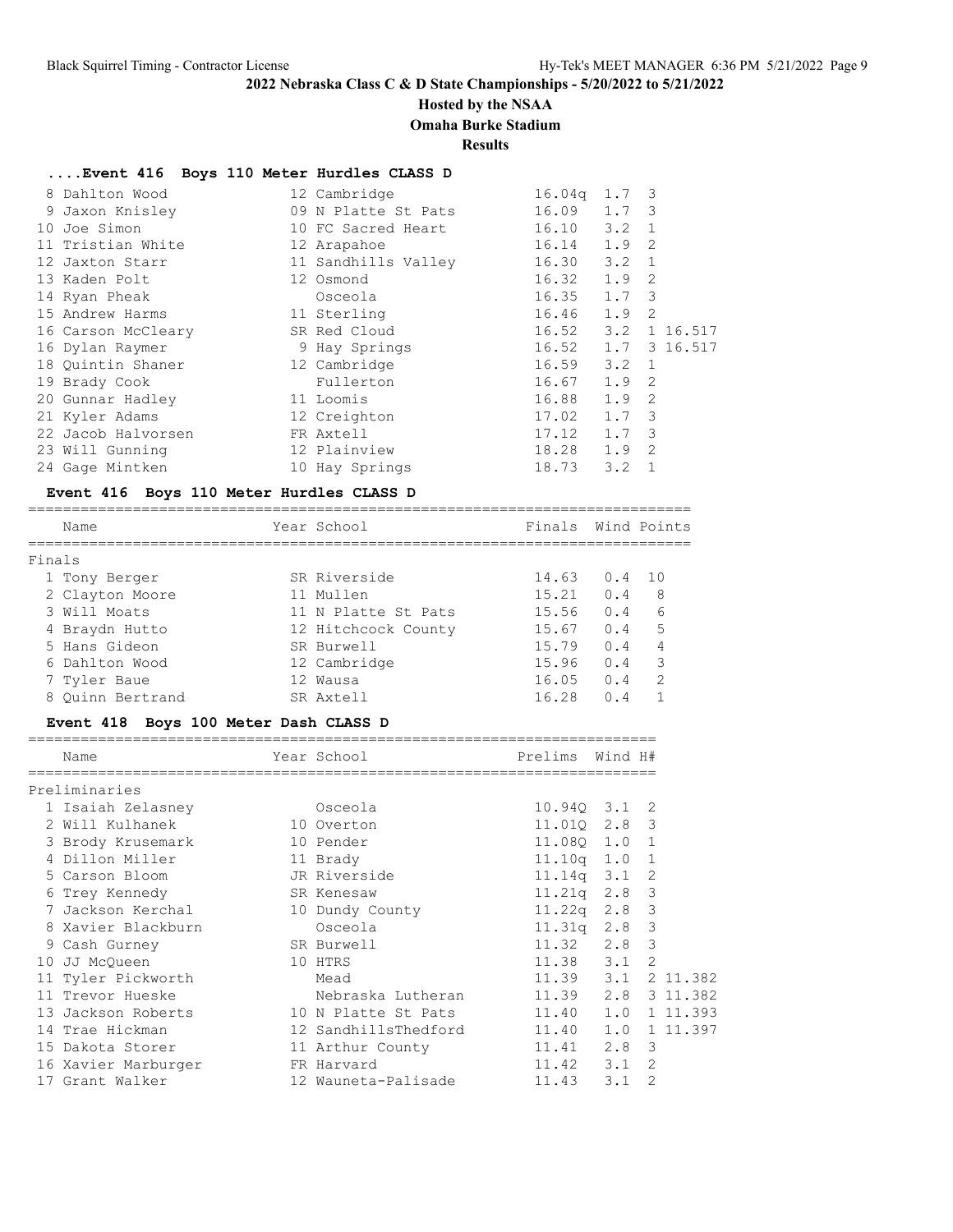## **Hosted by the NSAA**

**Omaha Burke Stadium**

**Results**

## **....Event 418 Boys 100 Meter Dash CLASS D**

| 18 Blake Lusk      | 11 Brady             |                 | 11.54 1.0 1 11.535     |
|--------------------|----------------------|-----------------|------------------------|
| 19 Cole Duba       | 12 Cwc               |                 | $11.54$ $3.1$ 2 11.537 |
| 20 Jackson Waldo   | 12 Cwc               | 11.64 1.0 1     |                        |
| 21 Luke Kasten     | 11 Potter-Dix Public | $11.67$ $1.0$ 1 |                        |
| 22 Ashton Sims     | 12 Humphrey-Lin      | $11.70$ $2.8$ 3 |                        |
| 23 Bobby Schneider | 12 Dundy County      | $11.71$ $3.1$ 2 |                        |
| 24 Wyatt Rathe     | 10 Sterling          | 11.78 1.0 1     |                        |

## **Event 418 Boys 100 Meter Dash CLASS D**

| Name              |  | Year School | Finals Wind Points |     |     |  |  |
|-------------------|--|-------------|--------------------|-----|-----|--|--|
|                   |  |             |                    |     |     |  |  |
| Finals            |  |             |                    |     |     |  |  |
| 1 Isaiah Zelasney |  | Osceola     | 11.06 0.9 10       |     |     |  |  |
| 2 Brody Krusemark |  | 10 Pender   | 11.14              | n 9 | - 8 |  |  |

| 7 DIOUV NIUSEMAIK  | TA RENAST       | 11.14 U.Y O    |         |  |
|--------------------|-----------------|----------------|---------|--|
| 3 Dillon Miller    | 11 Brady        | 11.20          | 0.96    |  |
| 4 Will Kulhanek    | 10 Overton      | $11.37 \t0.95$ |         |  |
| 5 Trey Kennedy     | SR Kenesaw      | 11.40          | $0.9$ 4 |  |
| 6 Carson Bloom     | JR Riverside    | $11.49$ 0.9 3  |         |  |
| 7 Xavier Blackburn | Osceola         | 11.51          | 0.92    |  |
| 8 Jackson Kerchal  | 10 Dundy County | 11.76 0.9 1    |         |  |

## **Event 420 Boys 400 Meter Dash CLASS D**

| Name                                         | Year School                  | Prelims H#     |                |  |
|----------------------------------------------|------------------------------|----------------|----------------|--|
| Preliminaries                                |                              |                |                |  |
| 1 Isaiah Zelasney                            | Osceola                      | 50.970 2       |                |  |
| 2 Randal Gronenthal 11 Humphrey-Lin          |                              | 51.250 1       |                |  |
| 3 Gabe Escalante                             | 12 Winside                   | 52.440 3       |                |  |
| 4 Alexx Winkelman                            | Osceola                      | $52.13q$ 1     |                |  |
| 5 Tanner Pfeifer                             | 12 St Francis                | 52.80q 3       |                |  |
| 6 Colton Carlson 12 Arapahoe                 |                              | 53.12q 2       |                |  |
| 7 Calvin Finley                              | 12 AnsleyLitchfield 53.14q 1 |                |                |  |
| 8 Lance Vasa                                 | 11 Arthur County 53.17q 3    |                |                |  |
| 9 Aiden Norman                               | Fullerton                    | 53.18          | 2              |  |
| 10 Cody Bruegman                             | 12 Bloomfield                | 53.25 2        |                |  |
| 11 Andy Maloley                              | 11 Pawnee City               | 53.39          | $\mathbf{1}$   |  |
| 12 Jackson Waldo                             | 12 Cwc                       | 53.53          | 3              |  |
| 13 Bodie True                                | 12 Osmond                    | 53.54          | $\mathcal{E}$  |  |
| 14 Dillon Haines                             | 10 AnsleyLitchfield 53.82    |                | $\overline{2}$ |  |
| 15 Thomas Muldoon 12 Potter-Dix Public 53.95 |                              |                | $\mathbf{1}$   |  |
| 16 Brody Eqgers                              | 12 Creighton                 | 54.07          | 3              |  |
| 17 Triston Moses<br>SR Burwell               |                              | 54.13          | $\mathbf{1}$   |  |
| 18 Charlie Schroeder 12 Wynot                |                              | $54.15$ 2      |                |  |
| 19 MJ Coffey                                 | SR Blue Hill                 | 54.57 3 54.564 |                |  |
| 20 Zeke Jones                                | 12 Diller-Odell              | 54.57 3 54.568 |                |  |
| 21 Layne Warrior                             | 10 Bloomfield                | 54.90          | 2              |  |
| 22 Beau Knapp                                | JR Elm Creek                 | 55.79          | 2              |  |
| 23 Jose Lund                                 | 12 Bertrand                  | 56.04          | $\mathbf{1}$   |  |
| -- Cooper Miller                             | JR Axtell                    | DNF            | $\mathbf{1}$   |  |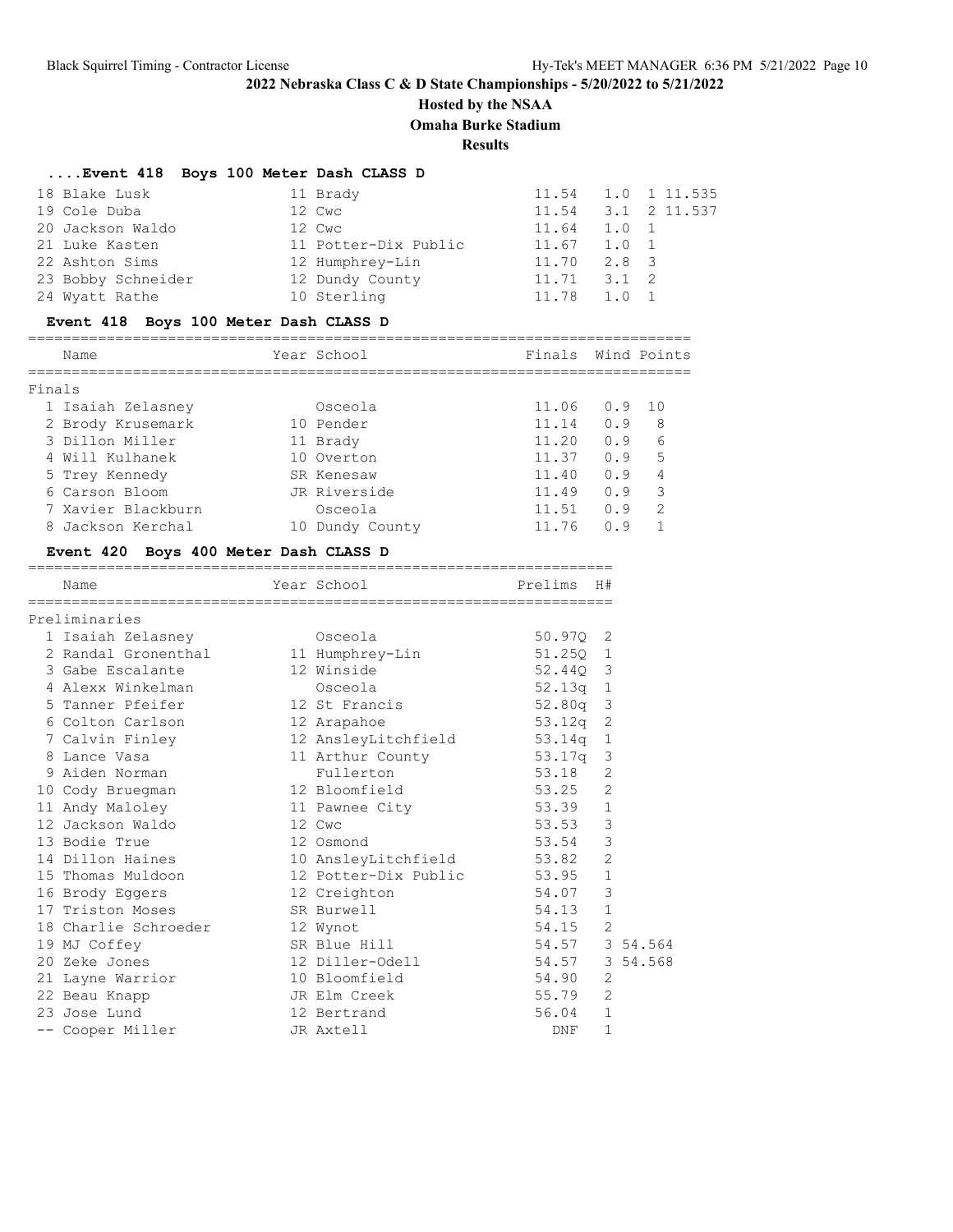# **Hosted by the NSAA**

**Omaha Burke Stadium**

**Results**

## **Event 420 Boys 400 Meter Dash CLASS D**

| Name                                           | Year School                                                                                      | Finals Points |              |        |
|------------------------------------------------|--------------------------------------------------------------------------------------------------|---------------|--------------|--------|
| Finals                                         |                                                                                                  |               |              |        |
| 1 Isaiah Zelasney               Osceola        |                                                                                                  | 51.65 10      |              |        |
| 2 Randal Gronenthal 11 Humphrey-Lin            |                                                                                                  | 53.12         | 8            |        |
| 3 Tanner Pfeifer 12 St Francis                 |                                                                                                  | $53.20$ 6     |              | 53.196 |
| 4 Gabe Escalante 12 Winside                    |                                                                                                  | 53.20 5       |              | 53.198 |
| 5 Colton Carlson 12 Arapahoe                   |                                                                                                  | 53.49 4       |              |        |
| 6 Lance Vasa <b>11 Arthur County</b> 53.59 3   |                                                                                                  |               |              |        |
| 7 Alexx Winkelman                              | Osceola                                                                                          | $53.84$ 2     |              |        |
| 8 Calvin Finley                                | 12 AnsleyLitchfield 55.14                                                                        |               | $\mathbf{1}$ |        |
| Event 422 Boys 3200 Meter Run CLASS D          |                                                                                                  |               |              |        |
| ALLEY 1 Bottom Lanes 1-8, Seeds 9-24           |                                                                                                  |               |              |        |
| ALLEY 2 Top Lanes 5-8, Seeds 1-8               |                                                                                                  |               |              |        |
| Name                                           | Year School                                                                                      | Finals Points |              |        |
| 1 Trevor Kuncl                                 | 12 Mullen                                                                                        | $10:06.87$ 10 |              |        |
|                                                | $1:09.439$ $(1:09.439)$ $2:25.267$ $(1:15.828)$ $3:43.610$ $(1:18.344)$ $5:02.149$ $(1:18.540)$  |               |              |        |
|                                                | $6:21.308$ $(1:19.160)$ $7:40.558$ $(1:19.250)$ $8:56.625$ $(1:16.067)$ $10:06.867$ $(1:10.242)$ |               |              |        |
| 2 Damin Luedke 12 Paxton                       |                                                                                                  | $10:13.54$ 8  |              |        |
|                                                | $1:07.574$ $(1:07.574)$ $2:24.302$ $(1:16.728)$ $3:42.709$ $(1:18.408)$ $5:01.721$ $(1:19.012)$  |               |              |        |
|                                                | 6:19.918 (1:18.198) 7:37.839 (1:17.921) 8:56.971 (1:19.132) 10:13.538 (1:16.568)                 |               |              |        |
| 3 Jarrett Miles 10 N Platte St Pats 10:14.37 6 |                                                                                                  |               |              |        |
|                                                |                                                                                                  |               |              |        |

|                                                | 0:19.918 (1:18.198) 7:37.839 (1:17.921) 8:56.971 (1:19.132) 10:13.538 (1:16.568)                 |                         |  |
|------------------------------------------------|--------------------------------------------------------------------------------------------------|-------------------------|--|
| 3 Jarrett Miles 10 N Platte St Pats 10:14.37 6 |                                                                                                  |                         |  |
|                                                | $1:09.964$ $(1:09.964)$ $2:26.038$ $(1:16.074)$ $3:44.319$ $(1:18.282)$ $5:03.002$ $(1:18.683)$  |                         |  |
|                                                | 6:20.738 (1:17.737) 7:38.229 (1:17.491) 8:58.537 (1:20.308) 10:14.366 (1:15.830)                 |                         |  |
| 4 Addison Smith 11 Wausa                       |                                                                                                  | $10:14.45$ 5            |  |
|                                                | $1:09.702$ $(1:09.702)$ $2:25.402$ $(1:15.700)$ $3:43.818$ $(1:18.416)$ $5:02.618$ $(1:18.801)$  |                         |  |
|                                                | 6:21.524 (1:18.906) 7:41.220 (1:19.696) 9:01.976 (1:20.756) 10:14.448 (1:12.473)                 |                         |  |
| 5 Jake Brugger                                 | McCool Junction                                                                                  | $10:33.99$ 4            |  |
|                                                | 1:15.075 (1:15.075) 2:32.955 (1:17.880) 3:51.167 (1:18.212) 5:11.256 (1:20.090)                  |                         |  |
| $6:33.965$ $(1:22.710)$                        | 7:57.491 (1:23.526) 9:20.102 (1:22.611) 10:33.987 (1:13.885)                                     |                         |  |
| 6 Carson Trompke                               |                                                                                                  | 10 Cambridge 10:41.51 3 |  |
|                                                | $1:07.881$ (1:07.881) $2:24.773$ (1:16.892) $3:43.120$ (1:18.348) $5:02.429$ (1:19.310)          |                         |  |
|                                                | 6:26.288 (1:23.859) 7:55.873 (1:29.586) 9:20.097 (1:24.224) 10:41.501 (1:21.405)                 |                         |  |
| 7 Boston Wood                                  | FR Central Valley 10:53.76 2                                                                     |                         |  |
|                                                | 1:11.503 (1:11.503) 2:28.578 (1:17.075) 3:52.128 (1:23.550) 5:16.650 (1:24.523)                  |                         |  |
|                                                | 6:45.007 (1:28.357) 8:12.880 (1:27.874) 9:41.833 (1:28.953) 10:53.757 (1:11.925)                 |                         |  |
| 8 Porter Connick                               | 09 N Platte St Pats 10:58.56 1                                                                   |                         |  |
|                                                | 1:13.282 (1:13.282) 2:34.297 (1:21.015) 3:57.953 (1:23.656) 5:23.039 (1:25.087)                  |                         |  |
|                                                | 6:50.419 (1:27.380) 8:16.473 (1:26.055) 9:45.563 (1:29.090) 10:58.560 (1:12.997)                 |                         |  |
| 9 Gabriel Tretter                              | 11 Leyton 11:01.22                                                                               |                         |  |
|                                                | 1:10.067 (1:10.067) 2:29.732 (1:19.665) 3:51.123 (1:21.391) 5:13.812 (1:22.690)                  |                         |  |
|                                                | 6:41.430 $(1:27.619)$ 8:13.966 $(1:32.536)$ 9:43.344 $(1:29.379)$ 11:01.216 $(1:17.872)$         |                         |  |
| 10 Luke Brugger McCool Junction 11:02.63       |                                                                                                  |                         |  |
|                                                | 1:20.254 (1:20.254) 2:43.583 (1:23.329) 4:06.367 (1:22.785) 5:31.756 (1:25.390)                  |                         |  |
| $6:57.919$ $(1:26.164)$                        | 8:25.031 (1:27.112) 9:52.667 (1:27.636) 11:02.623 (1:09.956)                                     |                         |  |
| 11 Colin Rooney                                | 10 Sandhills Valley 11:03.23                                                                     |                         |  |
|                                                | 1:11.364 (1:11.364) 2:31.595 (1:20.231) 3:54.555 (1:22.960) 5:17.673 (1:23.118)                  |                         |  |
|                                                | $6:46.098$ $(1:28.426)$ $8:13.338$ $(1:27.240)$ $9:41.603$ $(1:28.265)$ $11:03.223$ $(1:21.620)$ |                         |  |
| 12 Marcus Hernandez 9 Bertrand 11:05.01        |                                                                                                  |                         |  |
|                                                | $1:10.992$ $(1:10.992)$ $2:31.141$ $(1:20.150)$ $3:55.413$ $(1:24.273)$ $5:21.568$ $(1:26.155)$  |                         |  |
| $6:49.758$ $(1:28.190)$                        | $8:17.140$ $(1:27.383)$ $9:46.832$ $(1:29.692)$ $11:05.001$ $(1:18.170)$                         |                         |  |
|                                                |                                                                                                  |                         |  |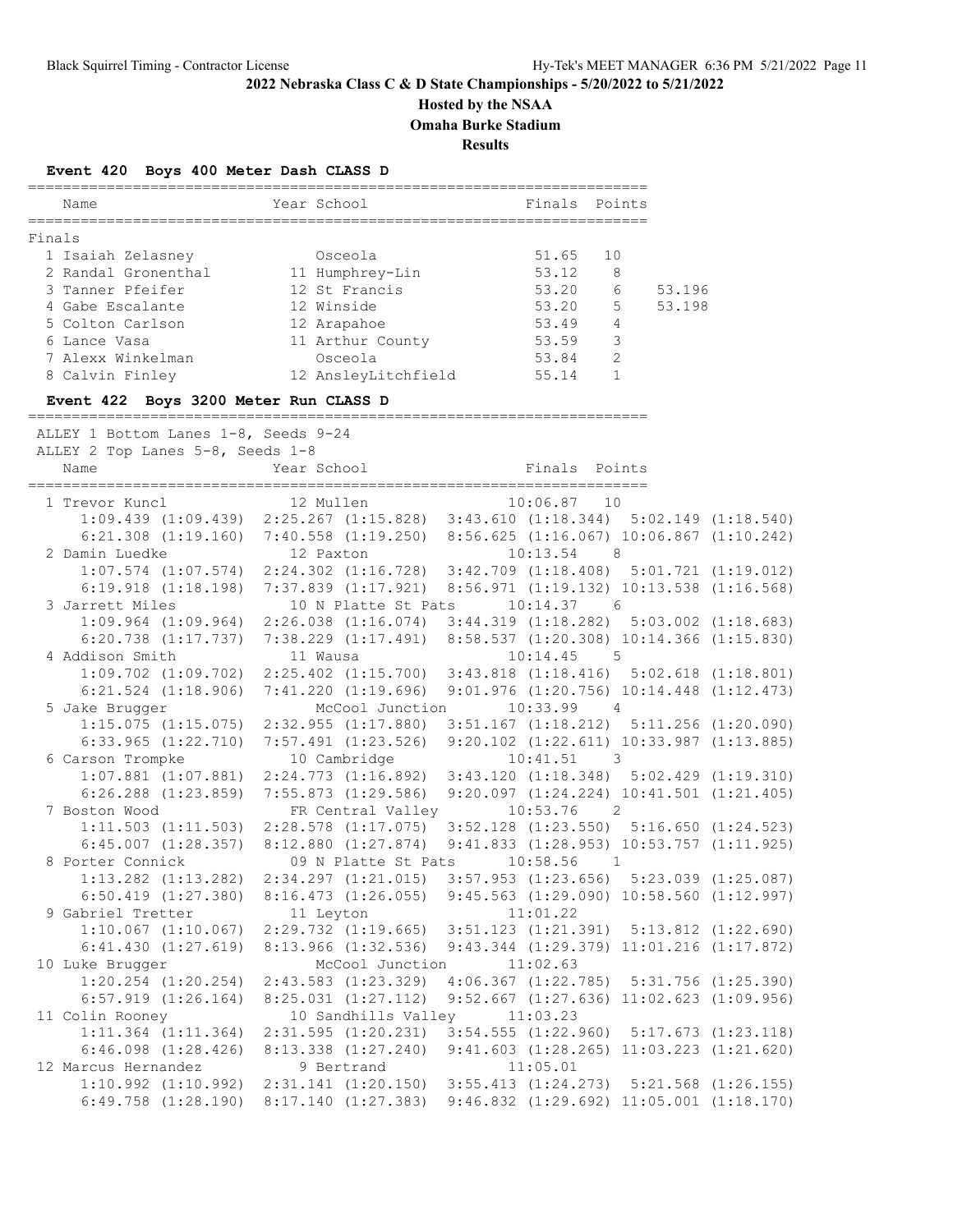## **Hosted by the NSAA**

**Omaha Burke Stadium**

**Results**

# **....Event 422 Boys 3200 Meter Run CLASS D**

| 13 Steven Snyder        |                                                                                 | SR Shelton High School 11:05.77                                           |                                                  |
|-------------------------|---------------------------------------------------------------------------------|---------------------------------------------------------------------------|--------------------------------------------------|
|                         | 1:13.532 (1:13.532) 2:33.423 (1:19.892) 3:56.883 (1:23.460) 5:23.405 (1:26.523) |                                                                           |                                                  |
| $6:50.198$ $(1:26.793)$ |                                                                                 | 8:18.528 (1:28.330) 9:47.258 (1:28.731) 11:05.761 (1:18.503)              |                                                  |
| 14 Jordan Mosel         | 10 Plainview 11:07.58                                                           |                                                                           |                                                  |
| $1:12.716$ $(1:12.716)$ |                                                                                 | 2:36.461 (1:23.745) 3:58.103 (1:21.642) 5:29.250 (1:31.148)               |                                                  |
| $6:54.692$ $(1:25.442)$ | $8:25.848$ $(1:31.156)$                                                         |                                                                           | $9:51.083$ $(1:25.235)$ $11:07.575$ $(1:16.493)$ |
| 15 Zeke Christiansen    | 10 Garden County                                                                | 11:09.14                                                                  |                                                  |
| 1:14.235(1:14.235)      |                                                                                 | 2:34.500 (1:20.265) 3:57.772 (1:23.272) 5:21.220 (1:23.449)               |                                                  |
| $6:49.079$ $(1:27.860)$ |                                                                                 | $8:16.508$ $(1:27.430)$ $9:46.925$ $(1:30.417)$ $11:09.136$ $(1:22.211)$  |                                                  |
| 16 Gannon Walsh         | 10 Pender                                                                       | 11:11.13                                                                  |                                                  |
| $1:11.322$ $(1:11.322)$ |                                                                                 | 2:31.304 (1:19.983) 3:53.757 (1:22.453) 5:19.723 (1:25.966)               |                                                  |
| $6:48.694$ $(1:28.972)$ | $8:19.588$ $(1:30.894)$                                                         |                                                                           | $9:50.378$ $(1:30.790)$ $11:11.130$ $(1:20.753)$ |
| 17 Tyler Hanson         | SO Axtell                                                                       | 11:14.58                                                                  |                                                  |
| $1:13.634$ $(1:13.634)$ |                                                                                 | 2:31.604 (1:17.970) 3:54.075 (1:22.471) 5:18.881 (1:24.806)               |                                                  |
| $6:48.874$ $(1:29.994)$ |                                                                                 | 8:18.362 (1:29.488) 9:49.598 (1:31.236) 11:14.578 (1:24.981)              |                                                  |
| 18 Dustin Brien         | 10 Hay Springs                                                                  | 11:25.58                                                                  |                                                  |
| $1:13.643$ $(1:13.643)$ |                                                                                 | 2:36.037 (1:22.395) 4:01.547 (1:25.510) 5:30.933 (1:29.387)               |                                                  |
| $6:59.618$ $(1:28.685)$ |                                                                                 | 8:31.533 (1:31.915) 10:01.985 (1:30.453) 11:25.578 (1:23.593)             |                                                  |
| 19 Sebastian Sauceda    |                                                                                 | SO Shelton High School 11:31.49                                           |                                                  |
| $1:09.398$ $(1:09.398)$ |                                                                                 | 2:29.531 (1:20.134) 3:53.808 (1:24.278) 5:21.348 (1:27.540)               |                                                  |
| $6:55.818$ $(1:34.471)$ |                                                                                 | 8:30.801 (1:34.983) 10:02.297 (1:31.496) 11:31.487 (1:29.190)             |                                                  |
| 20 Trace Bislow         | FR Franklin                                                                     | 11:37.72                                                                  |                                                  |
| $1:15.502$ $(1:15.502)$ |                                                                                 | 2:38.132 (1:22.630) 4:05.658 (1:27.527) 5:35.301 (1:29.643)               |                                                  |
| $7:07.570$ $(1:32.270)$ |                                                                                 | 8:40.824 (1:33.255) 10:13.518 (1:32.695) 11:37.720 (1:24.202)             |                                                  |
| 21 Gavin McHenry        | 11 Pawnee City                                                                  | 11:39.44                                                                  |                                                  |
| $1:13.463$ $(1:13.463)$ |                                                                                 | 2:36.892 (1:23.429) 4:01.178 (1:24.287) 5:28.512 (1:27.334)               |                                                  |
| $7:00.067$ $(1:31.555)$ |                                                                                 | 8:35.234 (1:35.168) 10:12.073 (1:36.840) 11:39.439 (1:27.366)             |                                                  |
| 22 Brett Norris         | 10 Plainview                                                                    | 11:39.95                                                                  |                                                  |
| $1:14.666$ $(1:14.666)$ |                                                                                 | 2:33.609 (1:18.944) 3:55.998 (1:22.389) 5:23.545 (1:27.548)               |                                                  |
| $6:56.129$ $(1:32.585)$ |                                                                                 | 8:31.126 (1:34.997) 10:06.412 (1:35.286) 11:39.950 (1:33.539)             |                                                  |
| 23 Billy Tolstedt       | 10 N Platte St Pats                                                             | 11:41.88                                                                  |                                                  |
| 1:19.123(1:19.123)      |                                                                                 | 2:43.695 (1:24.572) 4:10.004 (1:26.310) 5:39.056 (1:29.052)               |                                                  |
| $7:10.818$ $(1:31.763)$ |                                                                                 | 8:43.868 (1:33.050) 10:16.493 (1:32.625) 11:41.879 (1:25.387)             |                                                  |
| 24 Tristen Ray          | 10 Lewiston 12:10.75                                                            |                                                                           |                                                  |
| $1:21.501$ $(1:21.501)$ |                                                                                 | 2:51.048 (1:29.547) 4:21.288 (1:30.241) 5:55.139 (1:33.851)               |                                                  |
| $7:30.372$ $(1:35.233)$ |                                                                                 | $9:06.924$ $(1:36.553)$ $10:43.096$ $(1:36.172)$ $12:10.746$ $(1:27.650)$ |                                                  |

# **Event 424 Boys 200 Meter Dash CLASS D**

|    | Name                | Year School         | Prelims Wind H#            |          |
|----|---------------------|---------------------|----------------------------|----------|
|    | Preliminaries       |                     |                            |          |
|    | 1 Isaiah Zelasney   | Osceola             | $22.250$ 4.1 2             |          |
|    | 2 Dillon Miller     | 11 Brady            | $22.650$ $3.3$ 1           |          |
|    | 3 Jack Molt         | FR Riverside        | 23.180 2.7 3               |          |
|    | 4 Will Kulhanek     | 10 Overton          | 22.97q 4.1 2               |          |
|    | 5 Cash Gurney       | SR Burwell          | $23.08q$ $3.3$ 1           |          |
|    | 6 Carson Bloom      | JR Riverside        | $23.15q \quad 4.1 \quad 2$ |          |
|    | 7 Blake Lusk        | 11 Brady            | $23.20q$ $3.3$ 1           |          |
|    | 8 Jackson Roberts   | 10 N Platte St Pats | $23.22q$ $2.7$ 3           |          |
|    | 9 Randal Gronenthal | 11 Humphrey-Lin     | 23.28 2.7 3                |          |
| 10 | JJ McOueen          | 10 HTRS             | $23.35$ $2.7$              | 3 23.348 |
|    | 11 Xavier Marburger | FR Harvard          | 23.35 2.7 3 23.349         |          |
|    | 12 Andy Maloley     | 11 Pawnee City      | $23.51$ $3.3$              |          |
|    |                     |                     |                            |          |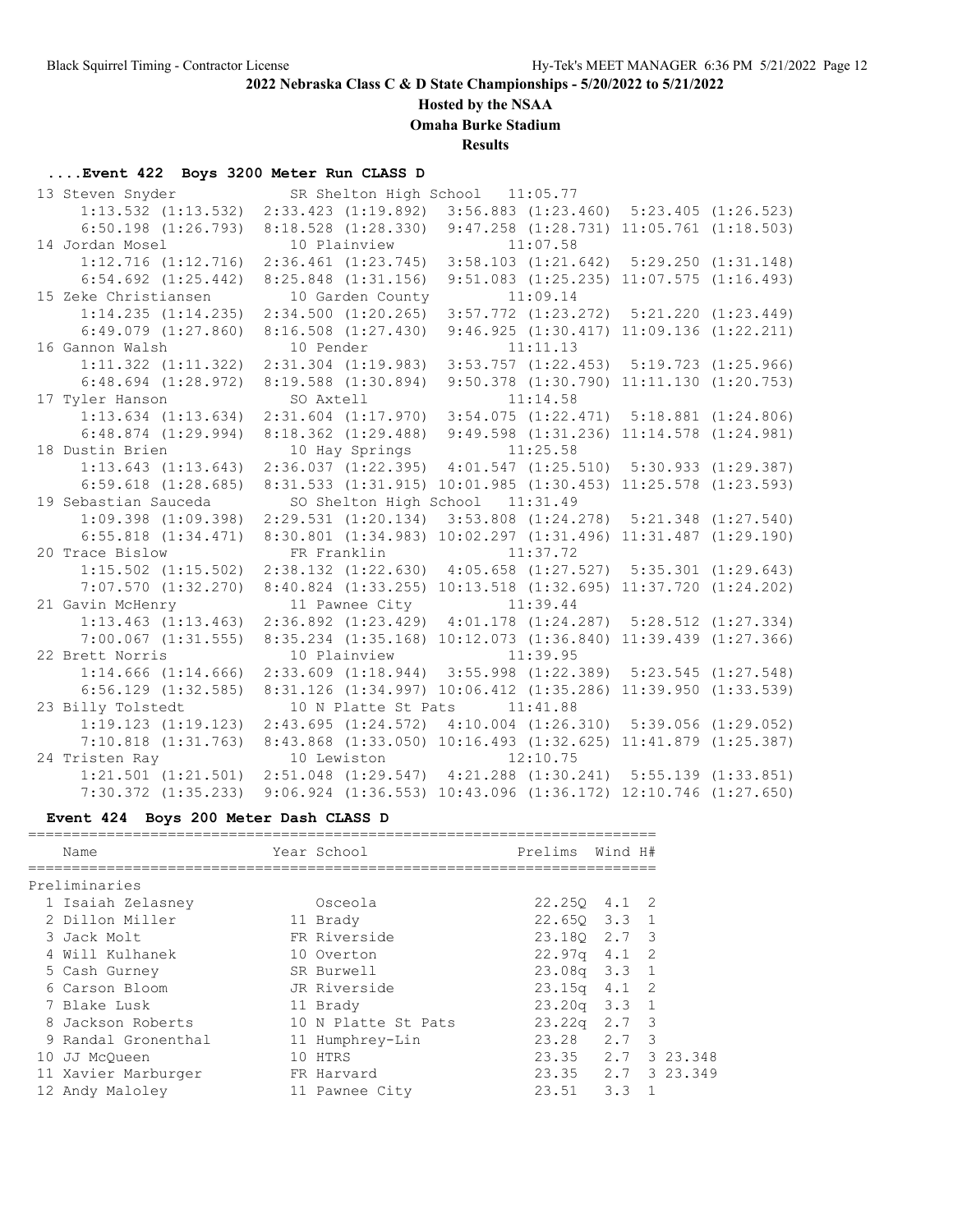## **Hosted by the NSAA**

**Omaha Burke Stadium**

**Results**

### **....Event 424 Boys 200 Meter Dash CLASS D**

| 13 Brody Krusemark   | 10 Pender            | 23.55 | $4.1 \quad 2$ |                |
|----------------------|----------------------|-------|---------------|----------------|
| 14 Bryce Schmidt     | 12 Anselmo-Merna     | 23.66 | $3.3 \quad 1$ |                |
| 15 Cooper Miller     | JR Axtell            | 23.70 | 4.1           | - 2            |
| 16 Trevor Hueske     | Nebraska Lutheran    | 23.71 | 2.7 3         |                |
| 17 Luke Kasten       | 11 Potter-Dix Public | 23.75 | 4.1           | $\overline{2}$ |
| 18 Cole Duba         | 12 Cwc               | 23.77 | $2.7 \quad 3$ |                |
| 19 Shay Swanson      | 12 Loomis            | 23.78 | 4.1           | $\overline{2}$ |
| 20 Fletcher Dubas    | Fullerton            | 23.97 | $3.3 \quad 1$ |                |
| 21 Cade Hammer       | 12 Creighton         | 24.01 | $2.7 \quad 3$ |                |
| 22 Dakota Storer     | 11 Arthur County     | 24.04 | $3.3 \quad 1$ |                |
| 23 Grant Walker      | 12 Wauneta-Palisade  | 24.09 | 4.1           | -2             |
| 24 Charlie Schroeder | 12 Wynot             | 24.23 | 3.3           |                |

#### **Event 424 Boys 200 Meter Dash CLASS D**

============================================================================ Name The Year School Communications of Finals Wind Points ============================================================================ Finals 1 Isaiah Zelasney Osceola 22.42 1.7 10 2 Dillon Miller 11 Brady 22.69 1.7 8 3 Cash Gurney SR Burwell 23.00 1.7 6 4 Jackson Roberts 10 N Platte St Pats 23.15 1.7 5 5 Will Kulhanek 10 Overton 23.27 1.7 4 6 Jack Molt FR Riverside 23.51 1.7 3 7 Blake Lusk 11 Brady 23.68 1.7 2 8 Carson Bloom JR Riverside 23.95 1.7 1

### **Event 426 Boys 800 Meter Run CLASS D**

==========================================================================

| ALLEY 1 Bottom Lanes 1-8, Seeds 5-12<br>ALLEY 2 Top Lanes 5-8, Seeds 1-4          |              |                     |                  |                |                  |
|-----------------------------------------------------------------------------------|--------------|---------------------|------------------|----------------|------------------|
| Name                                                                              | Year School  |                     | Finals H# Points |                |                  |
| 1 Cole Mowrey<br>$1:00.054$ $(1:00.054)$ $2:03.661$ $(1:03.607)$                  |              | Saint Edward        | $2:03.67$ 2 10   |                |                  |
| 2 Tanner Pfeifer 12 St Francis<br>$1:01.908$ $(1:01.908)$ $2:04.590$ $(1:02.682)$ |              |                     | $2:04.59$ 1      |                | 8                |
| 3 Calvin Johnson SR Axtell<br>58.381 (58.381) 2:04.591 (1:06.210)                 |              |                     | 2:04.60          | 2              | 6                |
| 4 Calvin Finley<br>58.627 (58.627) 2:05.027 (1:06.400)                            |              | 12 AnsleyLitchfield | 2:05.03          |                | 5<br>$2^{\circ}$ |
| 5 Chase Schroeder<br>$1:00.334$ $(1:00.334)$ $2:05.400$ $(1:05.066)$              | 10 Wynot     |                     | 2:05.40          | $\mathbf{1}$   | $\overline{4}$   |
| 6 Trent Neville<br>$1:01.147$ $(1:01.147)$ $2:05.768$ $(1:04.621)$                |              | McCool Junction     | $2:05.77$ 2      |                | 3                |
| 7 Thomas Muldoon 12 Potter-Dix Public<br>58.750 (58.750) 2:05.923 (1:07.173)      |              |                     | 2:05.93          | 2              | $\mathcal{L}$    |
| 8 Alexx Winkelman<br>59.006 (59.006) 2:06.061 (1:07.055)                          |              | Osceola             | $2:06.07$ 2 1    |                |                  |
| 9 Derek Trompke<br>$1:01.414$ $(1:01.414)$ $2:06.100$ $(1:04.686)$                | 12 Cambridge |                     | 2:06.10          | $\mathbf{1}$   |                  |
| 10 Ethan Moses<br>$1:00.587$ $(1:00.587)$ $2:06.829$ $(1:06.242)$                 | 12 Cwc       |                     | 2:06.83          | $\overline{2}$ |                  |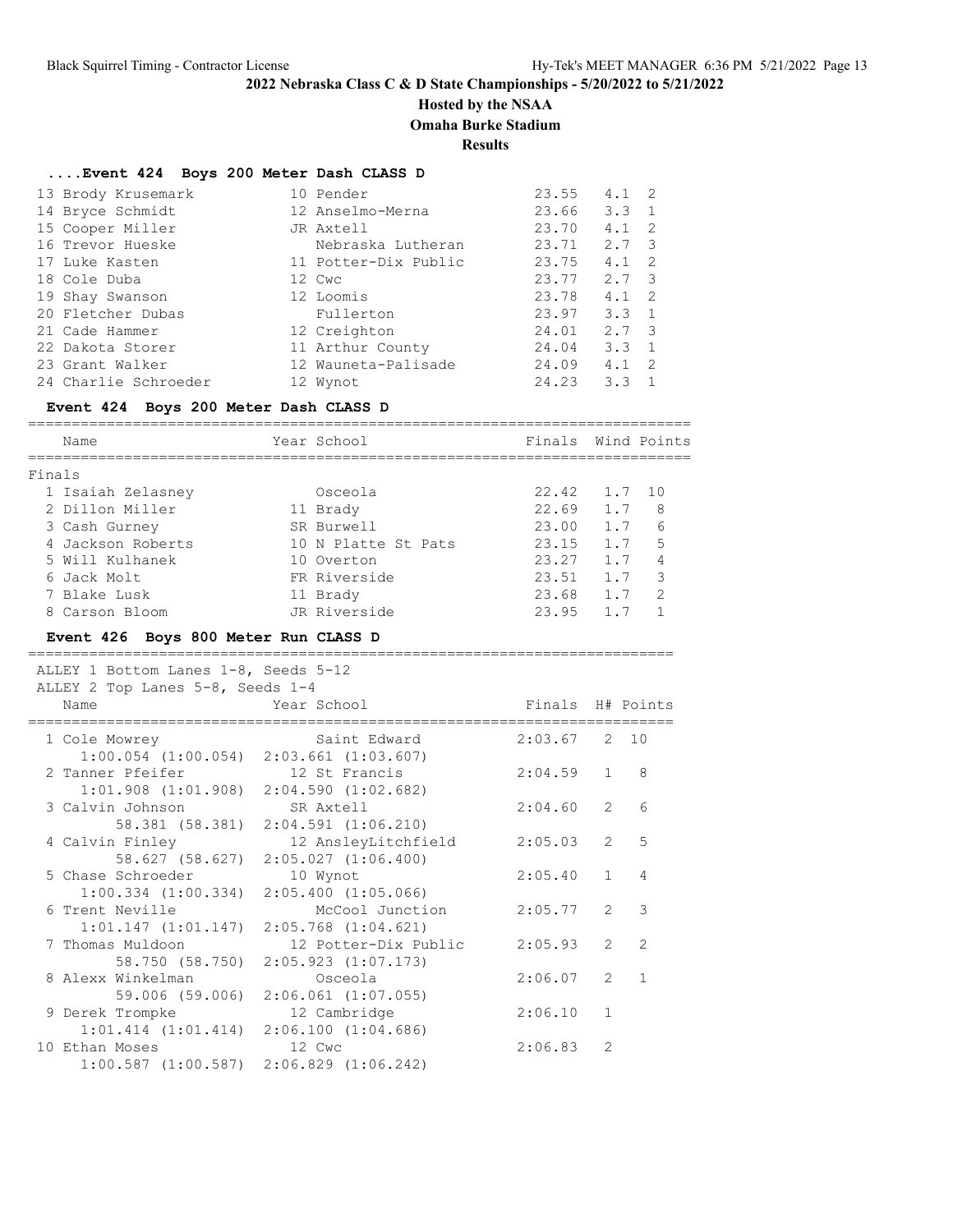## **Hosted by the NSAA**

**Omaha Burke Stadium**

**Results**

| Event 426 Boys 800 Meter Run CLASS D |                         |         |                |
|--------------------------------------|-------------------------|---------|----------------|
| 11 Luc Lopez                         | FR Axtell               | 2:07.43 | $\mathbf{1}$   |
| $1:02.249$ $(1:02.249)$              | $2:07.422$ $(1:05.173)$ |         |                |
| 12 Jett Farwell                      | 9 Pawnee City           | 2:07.44 | $\overline{2}$ |
| $1:00.383$ $(1:00.383)$              | $2:07.437$ $(1:07.054)$ |         |                |
| 13 Justin Ernest                     | 11 Leyton               | 2:07.47 | $\overline{2}$ |
| $1:01.138$ $(1:01.138)$              | $2:07.469$ $(1:06.331)$ |         |                |
| 14 Lucas Trujillo                    | 12 Creek Valley         | 2:07.48 | $\overline{2}$ |
| $1:00.346$ $(1:00.346)$              | $2:07.477$ $(1:07.131)$ |         |                |
| 15 Jesus Gonzalez-Castillo           | 10 Sterling             | 2:07.85 | $\overline{2}$ |
| $1:00.884$ $(1:00.884)$              | $2:07.845$ $(1:06.961)$ |         |                |
| 16 Alexander Caraveo                 | 12 Creek Valley         | 2:08.67 | $\mathbf{1}$   |
| $1:02.606$ $(1:02.606)$              | $2:08.663$ $(1:06.057)$ |         |                |
| 17 Isaac Goosey                      | 09 Sandhills Valley     | 2:08.83 | $\mathbf{1}$   |
| $1:02.446$ $(1:02.446)$              | $2:08.824$ $(1:06.378)$ |         |                |
| 18 Will Schmitz                      | 12 St. Marys            | 2:09.31 | $\overline{2}$ |
| $1:00.863$ $(1:00.863)$              | $2:09.304$ $(1:08.441)$ |         |                |
| 19 Phillip Kreutz                    | SO Giltner              | 2:10.22 | $\mathbf{1}$   |
| $1:02.412$ $(1:02.412)$              | $2:10.217$ $(1:07.805)$ |         |                |
| 20 Christian Bly                     | SR Shelton High School  | 2:11.48 | $\mathbf{1}$   |
| $1:03.076$ $(1:03.076)$              | $2:11.480$ $(1:08.404)$ |         |                |
| 21 Cavin Lanman                      | 10 South Platte         | 2:12.18 | $\mathbf{1}$   |
| $1:02.644$ $(1:02.644)$              | $2:12.177$ $(1:09.533)$ |         |                |
| 22 Cooper Franzen                    | 12 Brady                | 2:12.99 | $\mathbf{1}$   |
| $1:02.984$ $(1:02.984)$              | 2:12.990(1:10.006)      |         |                |
| 23 Dorian Ficke                      | 11 Diller-Odell         | 2:14.08 | $\mathbf{1}$   |
| $1:03.465$ $(1:03.465)$              | $2:14.072$ $(1:10.607)$ |         |                |
| 24 Travis Neben                      | 12 Hitchcock County     | 2:15.12 | $\mathbf{1}$   |
| $1:01.591$ $(1:01.591)$              | $2:15.118$ $(1:13.527)$ |         |                |

## **Event 428 Boys 300 Meter Hurdles CLASS D**

| Name                  | Year School         | Prelims    | H#             |
|-----------------------|---------------------|------------|----------------|
| ==================    |                     |            |                |
| Preliminaries         |                     |            |                |
| 1 Clayton Moore       | 11 Mullen           | 40.870 3   |                |
| 2 Hans Gideon         | SR Burwell          | 41.430 1   |                |
| 3 Tyson Denkert       | SR Kenesaw          | 41.650 2   |                |
| 4 Will Moats          | 11 N Platte St Pats | $41.63q$ 3 |                |
| 5 Quinn Bertrand      | SR Axtell           | 41.69q     | 3              |
| 6 Xavier Blackburn    | Osceola             | 41.82q     | 2              |
| 7 Dillon Christiansen | 12 Garden County    | 42.00q     | $\mathbf{1}$   |
| 8 Tristian White      | 12 Arapahoe         | $42.15q$ 1 |                |
| 9 Johnny Vargas       | 11 Garden County    | 42.42      | $\mathbf{1}$   |
| 10 Spencer Hille      | 10 Plainview        | 42.45      | $\mathbf{1}$   |
| 11 Dahlton Wood       | 12 Cambridge        | 42.68      | 2              |
| 12 Wyat Lambertson    | 12 Anselmo-Merna    | 43.01      | $\overline{2}$ |
| 13 Tyler Baue         | 12 Wausa            | 43.40      | $\mathbf{1}$   |
| 14 Brayden Rut        | 12 Meridian         | 43.47      | $\mathbf{2}$   |
| 15 Andrew Harms       | 11 Sterling         | 43.56      | 3              |
| 16 Owen Oglesby       | <b>Bds</b>          | 43.71      | $\overline{2}$ |
| 17 Ryan Bailey        | 10 AnsleyLitchfield | 43.85      | $\mathbf{1}$   |
| 18 Ryan Pheak         | Osceola             | 43.86      | 3              |
| 19 Chase Gracey       | 10 Mullen           | 44.01      | $\overline{2}$ |
| 20 Caleb Fossenbarger | 12 Johnson-Brock    | 44.11      | 3              |
|                       |                     |            |                |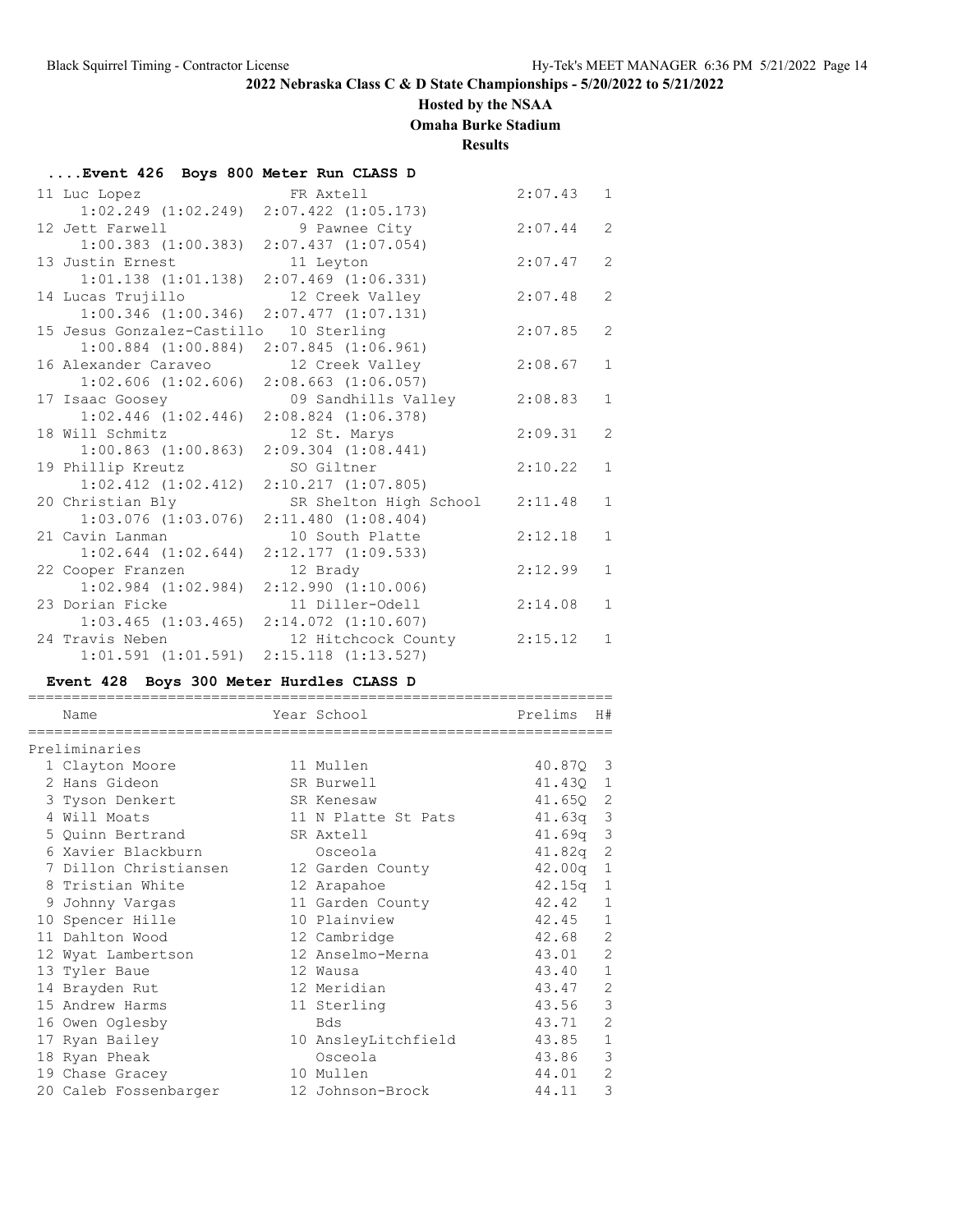# **Hosted by the NSAA**

**Omaha Burke Stadium**

**Results**

# **....Event 428 Boys 300 Meter Hurdles CLASS D**

| 21 Jacob Halvorsen | FR Axtell    | 44.37 |                |
|--------------------|--------------|-------|----------------|
| 22 Kaden Polt      | 12 Osmond    | 44.92 | - 3            |
| 23 Andrew Krick    | JR Riverside | 46.18 | $\overline{2}$ |
| 24 Will Gunning    | 12 Plainview | 47.49 | $\overline{3}$ |

### **Event 428 Boys 300 Meter Hurdles CLASS D**

|        | Name                  | Year School         | Finals Points |               |
|--------|-----------------------|---------------------|---------------|---------------|
|        |                       |                     |               |               |
| Finals |                       |                     |               |               |
|        | 1 Clayton Moore       | 11 Mullen           | 40.56         | 10            |
|        | 2 Hans Gideon         | SR Burwell          | 40.95         | 8             |
|        | 3 Tyson Denkert       | SR Kenesaw          | 41.33         | 6             |
|        | 4 Will Moats          | 11 N Platte St Pats | 41.34         | 5             |
|        | 5 Xavier Blackburn    | Osceola             | 41.40         |               |
|        | 6 Ouinn Bertrand      | SR Axtell           | 41.93         | 3             |
|        | 7 Tristian White      | 12 Arapahoe         | 42.35         | $\mathcal{P}$ |
|        | 8 Dillon Christiansen | 12 Garden County    | 42.46         |               |

### **Event 430 Boys 1600 Meter Run CLASS D**

=======================================================================

| ALLEY 1 Bottom Lanes 1-8, Seeds 9-24<br>ALLEY 2 Top Lanes 5-8, Seeds 1-8                                       |                            |                                                                                                 |  |
|----------------------------------------------------------------------------------------------------------------|----------------------------|-------------------------------------------------------------------------------------------------|--|
| Name                                                                                                           |                            | Year School <a> Finals Points</a> Finals Points                                                 |  |
| 1 Jarrett Miles 10 N Platte St Pats 4:40.66 10                                                                 |                            |                                                                                                 |  |
|                                                                                                                |                            | 1:06.055 (1:06.055) 2:20.714 (1:14.660) 3:32.884 (1:12.170) 4:40.656 (1:07.772)                 |  |
| 2 Trevor Kuncl                 12 Mullen                 4:41.50     8                                         |                            |                                                                                                 |  |
|                                                                                                                |                            | 1:05.822 (1:05.822) 2:21.382 (1:15.560) 3:32.242 (1:10.860) 4:41.500 (1:09.259)                 |  |
| 3 Damin Luedke 12 Paxton 4:47.77 6                                                                             |                            |                                                                                                 |  |
|                                                                                                                |                            | $1:05.257$ $(1:05.257)$ $2:20.976$ $(1:15.720)$ $3:33.826$ $(1:12.850)$ $4:47.767$ $(1:13.941)$ |  |
| 4 Wes Jacobs                                                                                                   |                            | 11 Hay Springs 4:48.73 5                                                                        |  |
|                                                                                                                |                            | 1:05.772 (1:05.772) 2:21.181 (1:15.410) 3:37.792 (1:16.611) 4:48.729 (1:10.938)                 |  |
| 5 Tyler Nicke                                                                                                  |                            | 12 Wynot 4:49.25 4                                                                              |  |
|                                                                                                                |                            | 1:04.013 (1:04.013) 2:20.788 (1:16.775) 3:35.758 (1:14.970) 4:49.243 (1:13.485)                 |  |
| 6 Jake Brugger                                                                                                 | McCool Junction            | $4:49.62$ 3                                                                                     |  |
|                                                                                                                |                            | $1:07.284$ $(1:07.284)$ $2:21.807$ $(1:14.524)$ $3:37.516$ $(1:15.709)$ $4:49.617$ $(1:12.102)$ |  |
| 7 Addison Smith 11 Wausa                                                                                       |                            | $4:50.37$ 2                                                                                     |  |
|                                                                                                                |                            | $1:05.937$ $(1:05.937)$ $2:21.592$ $(1:15.656)$ $3:37.019$ $(1:15.427)$ $4:50.367$ $(1:13.348)$ |  |
| 8 Ty Brady 6 and 19 and 19 and 19 and 19 and 19 and 19 and 19 and 19 and 19 and 19 and 19 and 19 and 19 and 19 | 11 Crawford                | $4:51.29$ 1                                                                                     |  |
|                                                                                                                |                            | $1:06.\overline{0}11$ (1:06.011) 2:21.550 (1:15.540) 3:38.225 (1:16.675) 4:51.288 (1:13.064)    |  |
| 9 Gabriel Tretter 11 Leyton 4:53.79                                                                            |                            |                                                                                                 |  |
|                                                                                                                |                            | $1:06.581$ (1:06.581) $2:22.408$ (1:15.828) $3:39.575$ (1:17.167) $4:53.790$ (1:14.215)         |  |
| 10 Trent Neville                                                                                               |                            | McCool Junction 4:54.17                                                                         |  |
|                                                                                                                |                            | $1:07.909$ $(1:07.909)$ $2:23.236$ $(1:15.327)$ $3:41.108$ $(1:17.873)$ $4:54.166$ $(1:13.058)$ |  |
| 11 Logan Menke                                                                                                 | FR Lawrence-Nelson 4:54.56 |                                                                                                 |  |
|                                                                                                                |                            | 1:06.774 (1:06.774) 2:22.548 (1:15.775) 3:40.612 (1:18.065) 4:54.552 (1:13.940)                 |  |
| 12 Bryce Gyhra                                                                                                 | 12 Pawnee City 4:55.91     |                                                                                                 |  |
|                                                                                                                |                            | $1:06.864$ (1:06.864) $2:22.002$ (1:15.138) $3:39.259$ (1:17.258) $4:55.909$ (1:16.650)         |  |
| 13 Derek Trompke                                                                                               | 12 Cambridge               | 4:56.25                                                                                         |  |
|                                                                                                                |                            | $1:07.352$ $(1:07.352)$ $2:24.555$ $(1:17.203)$ $3:44.287$ $(1:19.732)$ $4:56.246$ $(1:11.960)$ |  |
| 14 Cooper Reeson                                                                                               | SO Giltner 4:57.79         |                                                                                                 |  |
|                                                                                                                |                            | 1:06.991 (1:06.991) 2:22.369 (1:15.379) 3:39.925 (1:17.556) 4:57.789 (1:17.865)                 |  |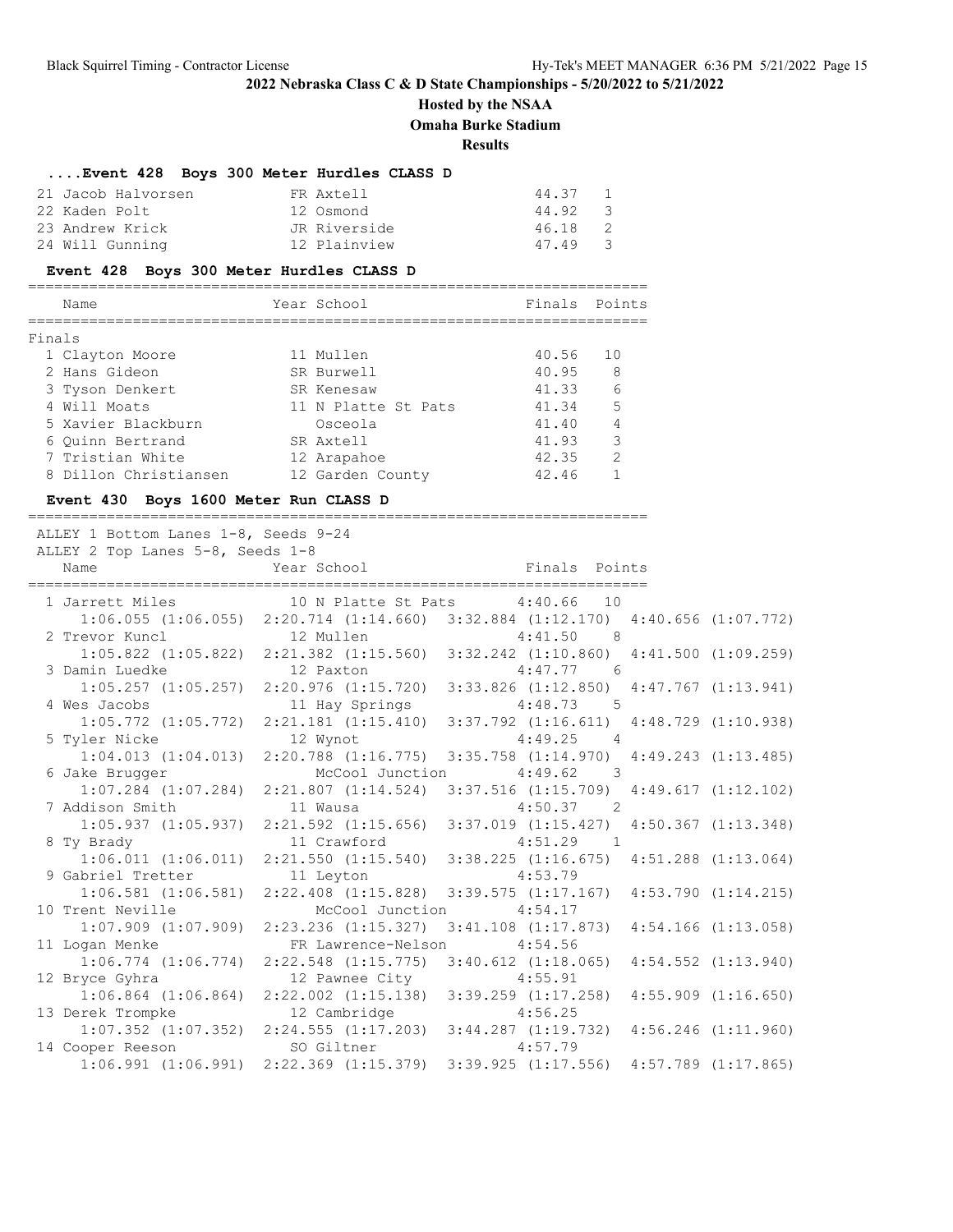# **Hosted by the NSAA**

**Omaha Burke Stadium**

**Results**

## **....Event 430 Boys 1600 Meter Run CLASS D**

| 15 Carson Trompke 10 Cambridge 4:58.19       |                                                                                                 |         |                         |
|----------------------------------------------|-------------------------------------------------------------------------------------------------|---------|-------------------------|
|                                              | $1:06.681$ (1:06.681) 2:23.647 (1:16.966) 3:42.237 (1:18.591) 4:58.185 (1:15.948)               |         |                         |
| 16 James Froeschl 10 FC Sacred Heart 4:58.35 |                                                                                                 |         |                         |
|                                              | $1:08.441$ $(1:08.441)$ $2:26.000$ $(1:17.560)$ $3:45.771$ $(1:19.771)$                         |         | $4:58.344$ $(1:12.574)$ |
| 17 Will Schmitz 12 St. Marys 4:59.18         |                                                                                                 |         |                         |
|                                              | $1:06.172$ $(1:06.172)$ $2:21.488$ $(1:15.316)$ $3:39.884$ $(1:18.396)$                         |         | 4:59.173(1:19.290)      |
| 18 Calvin Johnson                            | SR Axtell 4:59.51                                                                               |         |                         |
|                                              | $1:05.467$ $(1:05.467)$ $2:24.249$ $(1:18.782)$ $3:45.202$ $(1:20.953)$ $4:59.502$ $(1:14.301)$ |         |                         |
| 19 Dax Connick                               | 11 N Platte St Pats 4:59.68                                                                     |         |                         |
|                                              | $1:06.438$ $(1:06.438)$ $2:22.123$ $(1:15.685)$ $3:40.537$ $(1:18.414)$                         |         | 4:59.677(1:19.140)      |
| 20 Gannon Walsh 10 Pender 5:01.12            |                                                                                                 |         |                         |
|                                              | $1:08.200$ $(1:08.200)$ $2:25.372$ $(1:17.172)$ $3:46.187$ $(1:20.816)$                         |         | $5:01.114$ $(1:14.927)$ |
| 21 Jacob Preister 11 Humphrey-Lin 5:02.80    |                                                                                                 |         |                         |
|                                              | $1:07.929$ $(1:07.929)$ $2:24.887$ $(1:16.958)$ $3:44.390$ $(1:19.504)$                         |         | $5:02.792$ $(1:18.403)$ |
| 22 Trent Watkins                             | JR Elm Creek 5:07.31                                                                            |         |                         |
|                                              | $1:06.694$ $(1:06.694)$ $2:24.361$ $(1:17.667)$ $3:46.401$ $(1:22.040)$                         |         | $5:07.309$ $(1:20.909)$ |
| 23 Ethan Moses 12 Cwc                        |                                                                                                 | 5:13.22 |                         |
|                                              | $1:07.924$ $(1:07.924)$ $2:25.685$ $(1:17.761)$ $3:47.199$ $(1:21.515)$ $5:13.214$ $(1:26.015)$ |         |                         |
| 24 Dylan Griggs and 11 Meridian 5:20.93      |                                                                                                 |         |                         |
|                                              | $1:08.456$ (1:08.456) $2:27.115$ (1:18.660) $3:51.819$ (1:24.705) $5:20.921$ (1:29.102)         |         |                         |

#### **Event 432 Boys 4x100 Meter Relay CLASS D** ==========================================================================

| School                         | Finals                  |              | H# Points     |
|--------------------------------|-------------------------|--------------|---------------|
| 1 N Platte St Pats             | 44.37                   | 2            | 10            |
| 1) Jaxon Knisley 09            | 2) Josh Davies 11       |              |               |
| 3) Jackson Roberts 10          | 4) Will Moats 11        |              |               |
| 2 SandhillsThedford            | 44.63                   | 2            | 8             |
| 1) Kyle Cox 09                 | 2) Seth Scranton 12     |              |               |
| 3) Reece Zutavern 12           | 4) Trae Hickman 12      |              |               |
| 3 Burwell                      | 44.71                   | 2            | 6             |
| 1) Hans Gideon SR              | 2) Alex Gideon SR       |              |               |
| 3) Cash Gurney SR              | 4) Caleb Busch SR       |              |               |
| 4 Riverside                    | 45.12                   | 2            | 5             |
| 1) Tony Berger SR              | 2) Andrew Krick JR      |              |               |
| 3) Jack Molt FR                | 4) Carson Bloom JR      |              |               |
| 5 Brady                        | 45.13                   | 2            | 4             |
| 1) Rylie Shirk 10              | 2) Blake Lusk 11        |              |               |
| 3) Shane Most 12               | 4) Dillon Miller 11     |              |               |
| 6 Kenesaw                      | 45.90                   | 1            | 3             |
| 1) Sean Duffy SR               | 2) Trey Kennedy SR      |              |               |
| 3) Maddox Wagoner FR           | 4) Tyson Denkert SR     |              |               |
| 7 Mead                         | 45.95                   | 2            | $\mathcal{L}$ |
| 1) AJ Carritt                  | 2) Hayden Cunningham    |              |               |
| 3) Tyler Else                  | 4) Tyler Pickworth      |              |               |
| 8 Humphrey-Lindsay Holy Family | 46.00                   | $\mathbf{1}$ | -1            |
| 1) Ayden Veik 12               | 2) Randal Gronenthal 11 |              |               |
| 3) Seth Wiese 11               | 4) Ashton Sims 12       |              |               |
| 9 Arthur County                | 46.02                   | 1            |               |
| 1) Dakota Storer 11            | 2) Justin Wenzel 10     |              |               |
| 3) Bryce Hanna 12              | 4) Lance Vasa 11        |              |               |
| 10 Falls City Sacred Heart     | 46.06                   | 2            |               |
| 1) Jakob Jordan 12             | 2) Evan Keithley 11     |              |               |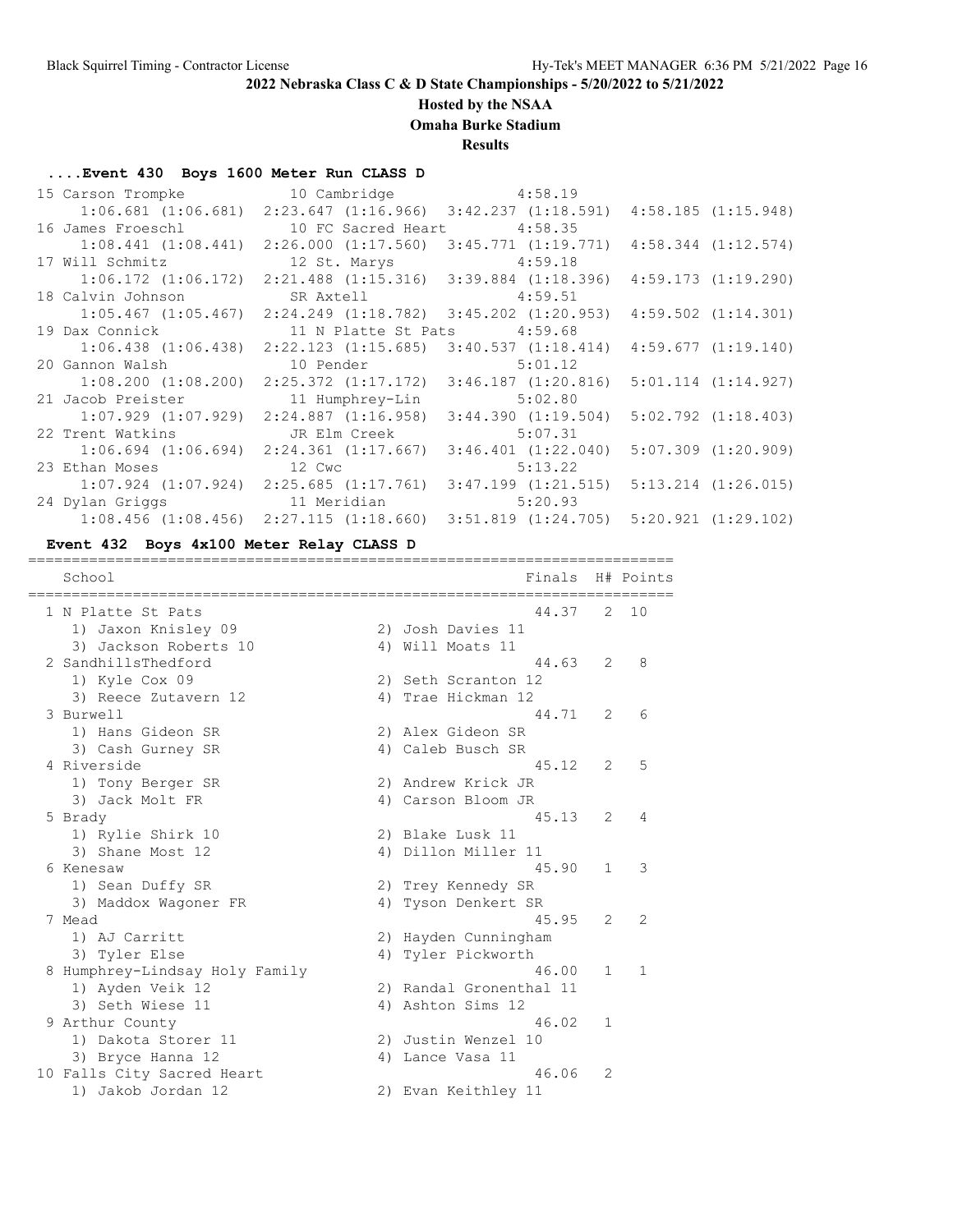### **Hosted by the NSAA**

**Omaha Burke Stadium**

#### **Results**

### **....Event 432 Boys 4x100 Meter Relay CLASS D**

| 3) Sam Dunn 11           | 4) Brogan Nachtigal 12   |
|--------------------------|--------------------------|
| 11 Dundy County Stratton | 46.15<br>-1              |
| 1) Alex Englot 11        | 2) Bobby Schneider 12    |
| 3) Corbin Horner 11      | Jackson Kerchal 10<br>4) |
| 12 Leyton                | 46.16<br>$\mathcal{L}$   |
| 1) Matthew Shepard 12    | 2) Kole Bush 12          |
| 3) Justin Ernest 11      | 4) Mason Reimers 12      |
| 13 Johnson-Brock         | 46.21<br>$\mathbf{1}$    |
| 1) Caleb Fossenbarger 12 | 2) Nic Parriott 11       |
| 3) Chase VanWinkle 10    | 4) Hunter Gravatt 12     |
| 14 High Plains           | 46.65<br>$\mathbf{1}$    |
| 1) Javier Marino         | 2) Gavin Morris          |
| 3) Gage Friesen          | 4) Trevor Carlstrom      |
| 15 Nebraska Lutheran     | 46.77<br>$\mathbf{1}$    |
| 1) Lukas Worster         | 2) Nicholas Cross        |
| 3) Trey Richert          | 4) Trevor Hueske         |
| 16 ElginPopeJohn         | 47.28<br>$\mathbf{1}$    |
| 1) Colton Wright 12      | 2) Corbin Kinney 11      |
| 3) Jack Wemhoff 11       | 4) Camryn Pelster 11     |

#### **Event 434 Boys 4x400 Meter Relay CLASS D**

========================================================================== School **Finals** H# Points ========================================================================== 1 Osceola 3:34.27 2 10 1) Alexx Winkelman 2) Xavier Blackburn 3) Ryan Pheak 4) Isaiah Zelasney 1:47.551 (1:47.551) 2:42.451 (54.900) 3:34.262 (51.812) 2 Axtell 3:34.98 2 8 1) Cooper Miller JR 2) Quinn Bertrand SR 3) Luc Lopez FR 4) Calvin Johnson SR 1:47.094 (1:47.094) 2:41.267 (54.174) 3:34.972 (53.705) 3 Falls City Sacred Heart 3:37.16 2 6 alls City Sacreu neart<br>1) Evan Keithley 11 2) Brogan Nachtigal 12<br>20 12 12 12 12 12 12 12 13 12 13 14 14 14 14 14 12 3) Jake Froeschl 12 4) Jakob Jordan 12 1:49.056 (1:49.056) 2:43.533 (54.477) 3:37.160 (53.627) 4 Burwell 3:37.37 2 5 1) Caleb Busch SR 2) Alex Gideon SR 3) Hans Gideon SR 4) Cash Gurney SR 1:49.085 (1:49.085) 2:44.916 (55.831) 3:37.366 (52.451) 5 Wynot 3:38.21 2 4 1) Jack Kuchta 12 2) Chase Schroeder 10 3) Joseph Sudbeck 10 4) Charlie Schroeder 12 1:48.470 (1:48.470) 2:44.854 (56.385) 3:38.208 (53.355) 6 Arthur County 3:38.40 1 3 1) Dakota Storer 11 2) Justin Wenzel 10 3) Lance Vasa 11 4) Bryce Hanna 12  $1:50.427$  (1:50.427) 2:45.433 (55.006) 3:38.392 (52.959) 7 Osmond 3:38.67 2 2 1) Bodie True 12 2) Ryan Schmit 12 3) Gavin Geneski 11 <a>> 4) Alex Vinson 11 1:49.071 (1:49.071) 2:43.725 (54.655) 3:38.666 (54.942)<br>nslevLitchfield 3:39.92 1 1 8 AnsleyLitchfield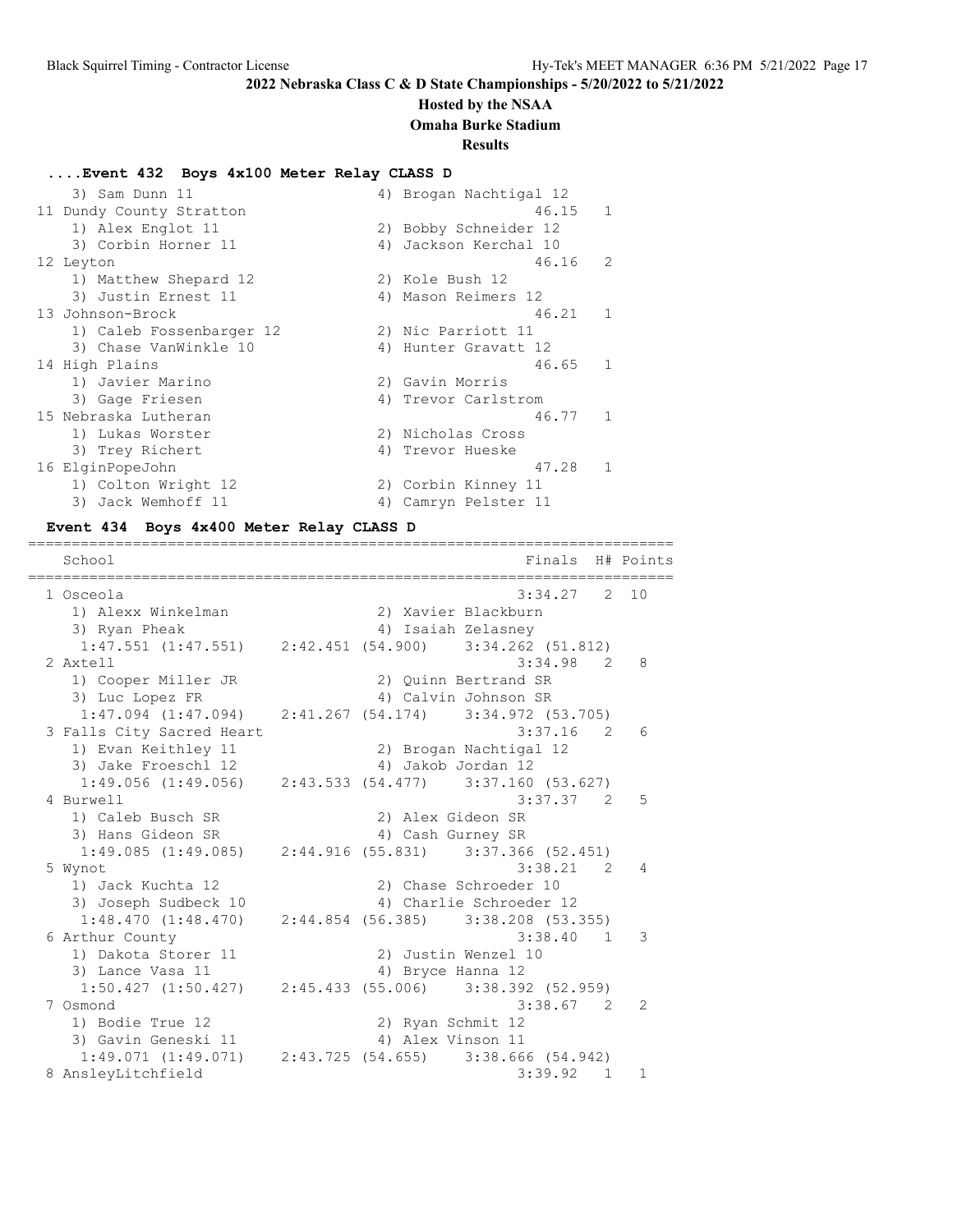### **Hosted by the NSAA**

**Omaha Burke Stadium**

**Results**

### **....Event 434 Boys 4x400 Meter Relay CLASS D**

1) Dillon Haines 10 2) Luke Bailey 09<br>1) Dillon Haines 10 2) Luke Bailey 09 3) Ryan Bailey 10 4) Calvin Finley 12 1:52.350 (1:52.350) 2:46.549 (54.200) 3:39.912 (53.363) 9 Cambridge 3:40.61 1 1) Zach McArthur 12 2) Tayten Koeppen 9 3) Derek Trompke 12 (4) Dahlton Wood 12 1:52.356 (1:52.356) 2:47.915 (55.560) 3:40.602 (52.687)<br>10 Leyton 3:40.69 1 10 Leyton 3:40.69 1 1) Justin Ernest 11 2) Kole Bush 12 3) Chance Carter 11 4) Cort Rummel 11 1:49.540 (1:49.540) 2:45.986 (56.446) 3:40.690 (54.705) 11 Blue Hill 3:41.11 2 1) Tate Kosse FR 2) Aiden Piel SR 3) Isaac Piel SR 4) MJ Coffey SR 1:53.281 (1:53.281) 2:47.546 (54.265) 3:41.109 (53.564) 12 Winside 3:43.03 1 1) Kaden Hunt 10 2) Gabe Escalante 12 3) Art Escalante 12 (4) Dean Kruger 11 1:48.460 (1:48.460) 2:46.682 (58.223) 3:43.027 (56.345) 13 Pawnee City 3:43.72 1 1) Andy Maloley 11 2) Gavin Baker 10 3) Bryce Gyhra 12 4) Jett Farwell 9 1:51.570 (1:51.570) 2:49.521 (57.951) 3:43.717 (54.196) 14 Nebraska Lutheran 3:45.28 1 1) Trey Richert 2) Nicholas Cross 3) Lucas Corwin (4) Trevor Hueske 1:55.397 (1:55.397) 2:51.759 (56.363) 3:45.275 (53.516) 15 Plainview 3:48.63 1 1) Scout Ashburn 12 2) Will Gunning 12 3) Tanner Frahm 11 4) Spencer Hille 10 1:57.087 (1:57.087) 2:55.005 (57.918) 3:48.625 (53.620) -- Bloomfield DQ 2 Cut Before Break 1) Jacob Smith 9 2) Layne Warrior 10 3) Casey Jeannoutot 10 4) Cody Bruegman 12 1:50.648 (1:50.648) 2:48.386 (57.738) 3:41.371 (52.986)

### **Event 435 Boys Pole Vault Jump Off CLASS C**

| Name                                             | Year School        | Finals                                           |
|--------------------------------------------------|--------------------|--------------------------------------------------|
| 1 Jon Peterka<br>$14 - 06$ $14 - 03$<br>X<br>∩   | 12 Sutherland      | $14 - 03.00$                                     |
| -- Gage Steinke<br>$14 - 06$ $14 - 03$<br>X<br>X | 12 Grand Island CC | ΝH                                               |
|                                                  |                    | Men - CLASS C - Team Rankings - 16 Events Scored |

| 1) Battle Creek     | 62    | 2) Grand Island CC   | 58    |
|---------------------|-------|----------------------|-------|
| 3) Hartington CC    | 38    | 4) Stanton           | 34    |
| 5) Ainsworth        | 30.50 | 6) Bishop Neumann    | 27.50 |
| 7) Norfolk Catholic | 27    | 8) Superior          | 23    |
| 9) Lincoln Lutheran | 21    | 10) Lourdes Cen Cath | 20    |
| 10) Archbishop Berg | 20    | 12) Elmwood-Murdock  |       |